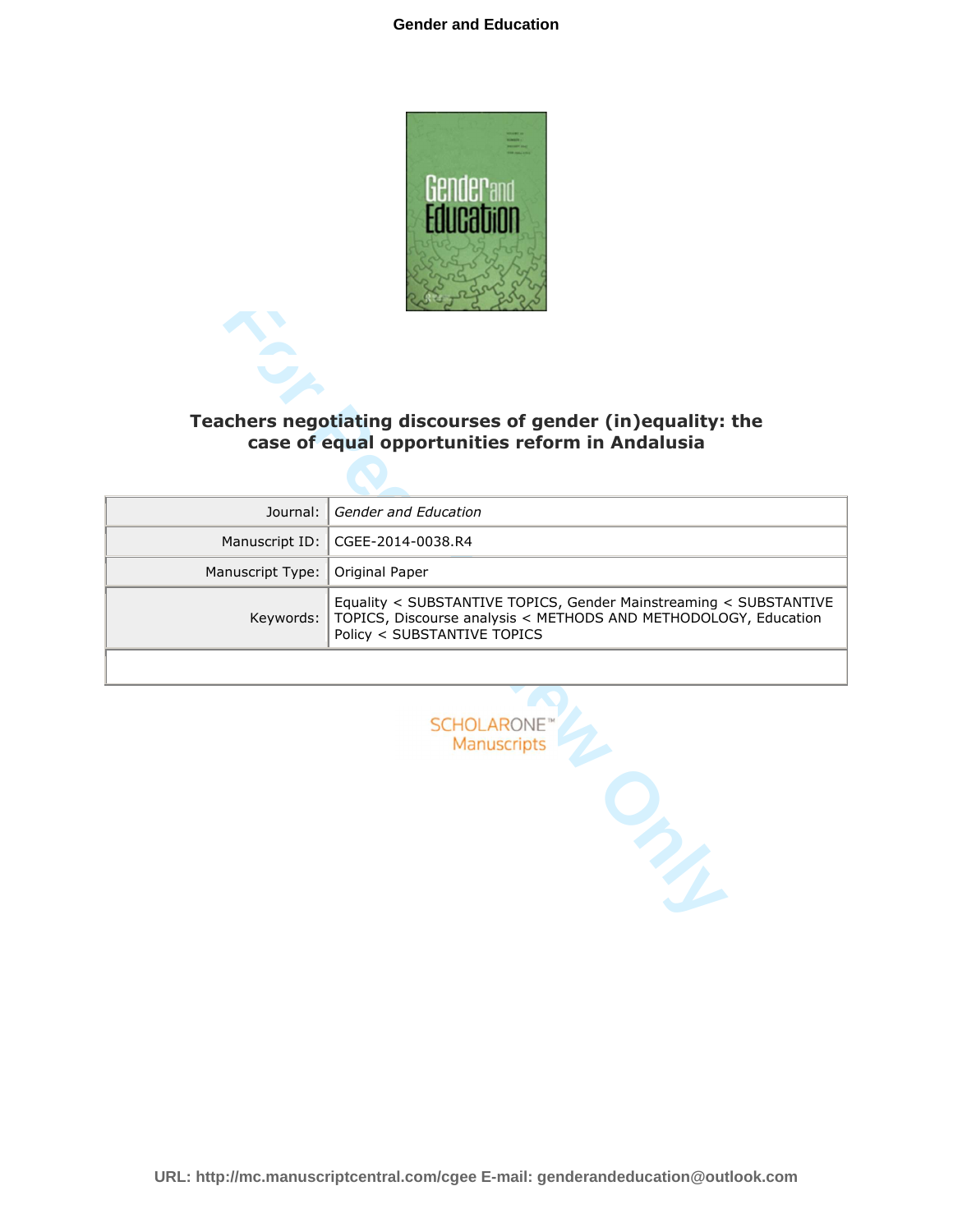Teachers negotiating discourses of gender (in) equality: the case of equal

opportunities reform in Andalusia

Mercedes Cubero<sup>1</sup>, Andrés Santamaría<sup>1</sup>, Mª Ángeles Rebollo<sup>2</sup>, Rosario Cubero<sup>3</sup>, Rafael García<sup>2</sup> & Luisa Vega<sup>2</sup>

**For Peychology. University, Department of Experimental Psychology. University of Seville, Spain** 1 Laboratory of Human Activity, Department of Experimental Psychology, Faculty of Psychology. University of Seville, Spain

2 Department of Methods of Research and Educational Assessment, Faculty of Educational Sciences, University of Seville, Spain

3 Laboratory of Human Activity, Department of Developmental Psychology and Education, Faculty of Psychology, University of Seville, Spain

CORRESPONDING AUTHOR: Dr. Andrés Santamaría, Department of Experimental Psychology, University of Seville. Camilo José Cela, s/n 41017, Seville, Spain. email: asantamaria@us.es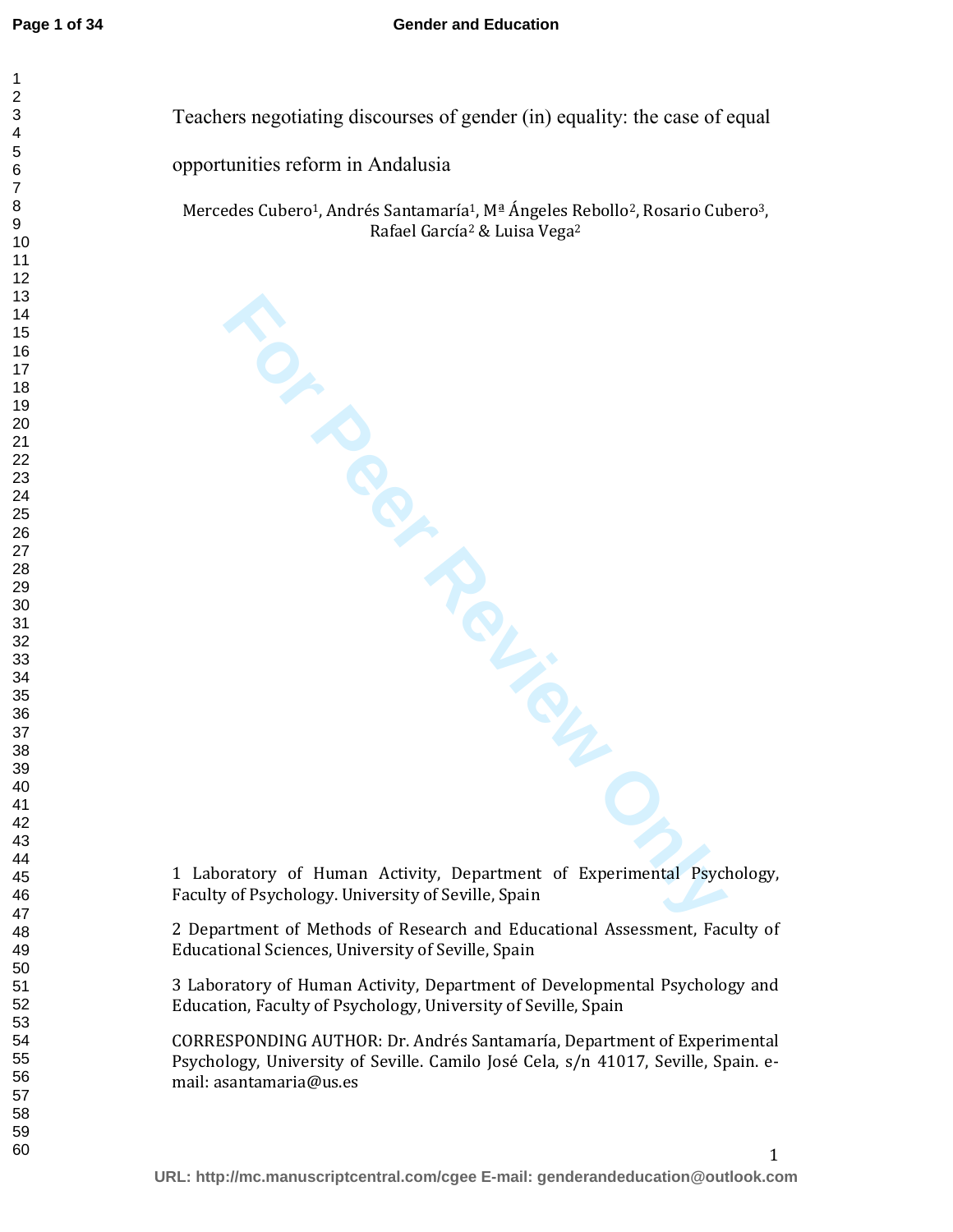onstruct, negotiate and validate their actions in this changing process,<br>to do so through examining their discourse on gender equality. The f<br>thens' actions and the cultural tools (discursive and semiotic resource<br>ed durin This article examines how school teachers who were responsible for coordinating and implementing the First Plan for Equal Opportunities between men and women in Education in Andalusia, discussed and gave meaning to their experiences and the potential changes generated by this reform. We argue that it is important to find out how teachers, who are responsible for implementing the Gender Equality Plan, construct, negotiate and validate their actions in this changing process, and we attempt to do so through examining their discourse on gender equality. The focus is on teachers' actions and the cultural tools (discursive and semiotic resources) they employed during their interactions with other teachers, and how this helped them to construct meanings and values related to gender equality. In other words, we try to show how gender culture was constructed through conflicts experienced by teachers in the application of the First Andalusian Equality Plan in Education. Through analyzing conflict in conversation, we identify the arguments used by teachers to negotiate and interpret the application of the equality plan. We argue that this close analysis assists in understanding and evaluating the impact of the educational equality plan.

We will start by contextualizing the First Plan for Equality in Education in Andalusia. In this section, we will address the current relevance of this particular topic in Spain, specifically in Andalusia, presenting the main principles and objectives of this plan. We will examine some theoretical issues about doing (gender) equality in education, noting that our study draws on the theoretical approach of 'doing gender' as elaborated by authors such as Butler, (1990, 1993), Crawford (2006) Garfinkel (1967) Kitzinger (2009), and West and Zimmerman (1987). We adopt a perspective based on the arguments of these authors in order to study the processes used to construct and validate shared meanings about gender equality and inequality in a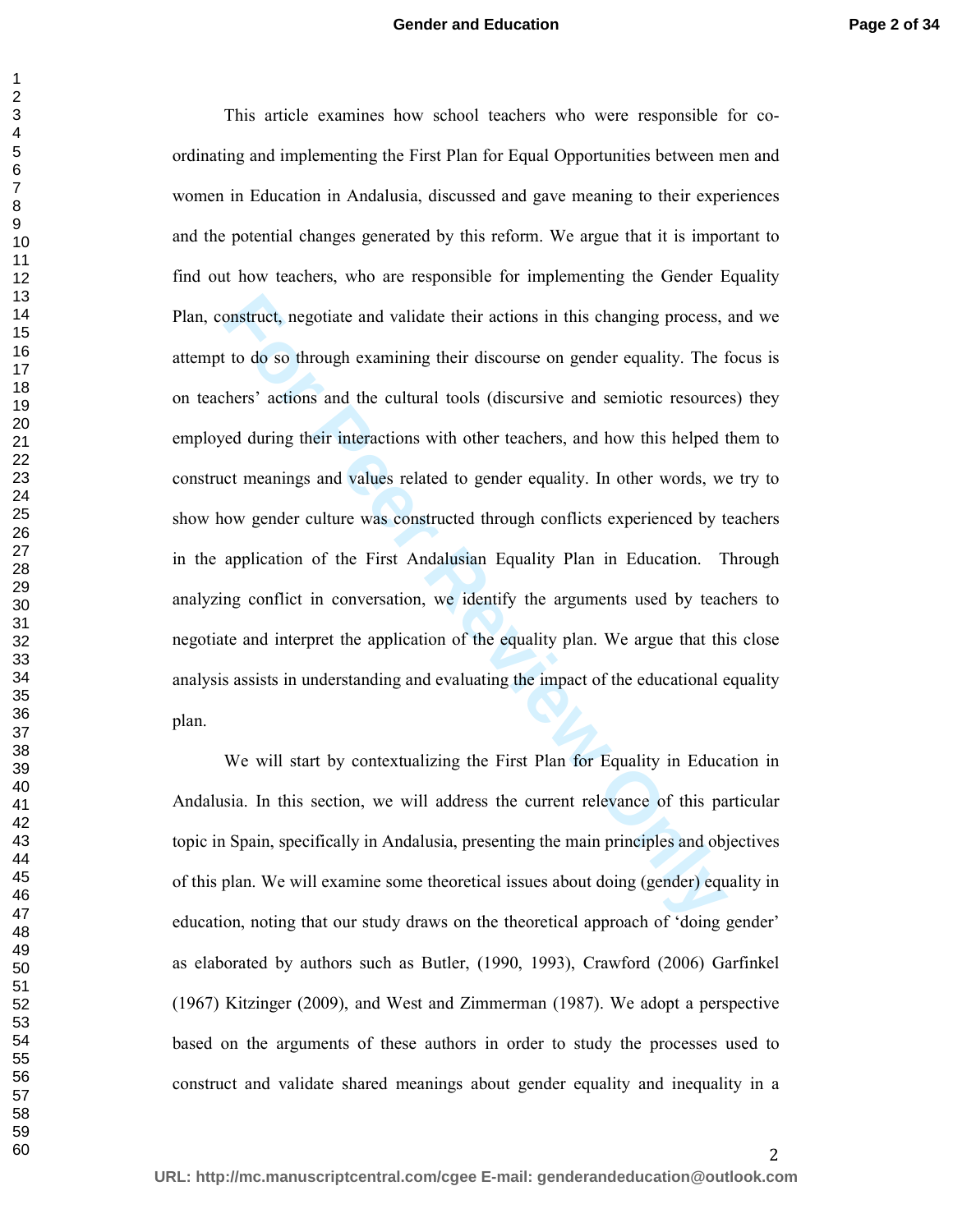#### **Gender and Education**

school setting. To do so, we developed a methodological approach to analyze discursive practices that create, as we shall show, shared meanings and produce changes in school culture about gender equality. The methodology is based on an understanding of interactive processes as sites for the joint construction and negotiation of meanings, and on discourse as a social mode of thinking. We shall discuss these notions in the following section. This approach framed our study of how notions of gender equality were constructed through teachers' discussions about coeducation.

#### **Contextualizing the First Plan for Equality in Education in Andalusia**

these notions in the following section. This approach framed our study<br>of gender equality were constructed through teachers' discussions ab<br>on.<br>**Etualizing the First Plan for Equality in Education in Andalusia**<br>During the During the late twentieth century and the beginning of the twenty-first, the consolidation of democracy in Spain implied the adoption of equality as a principle and objective of state policy (Cuenca, 2008). It was an important and significant milestone in the social and legal development of Spanish society. As a result, a number of laws were specially developed to promote equality between women and men ([Lombardo 2005](https://www.researchgate.net/publication/237293940_Integrating_or_Setting_the_Agenda_Gender_Mainstreaming_in_the_European_Constitution-Making_Process?el=1_x_8&enrichId=rgreq-18dbcbde78586745be6677a2184db5b4-XXX&enrichSource=Y292ZXJQYWdlOzI4MTA5MTMwMTtBUzoyNjQ3OTQwMTYwNTUyOTZAMTQ0MDE0MzIyMTIyNQ==)). Andalusia, with a long history of socialist government, is one of the most active regions of Spain in implementing the principle of equality in public policies. In 2005, the regional government of Andalusia introduced the First Plan for Equal Opportunities between Men and Women in Education, the goal of which was to promote a new gender culture in schools. This was a response to well-documented gender inequalities in co-educational school settings: there are no state schools with sex-segregated education in Andalusia.

The I Plan for Equal Opportunities between Men and Women in Education (Junta de Andalucía, 2005) proposes a set of specific goals such as: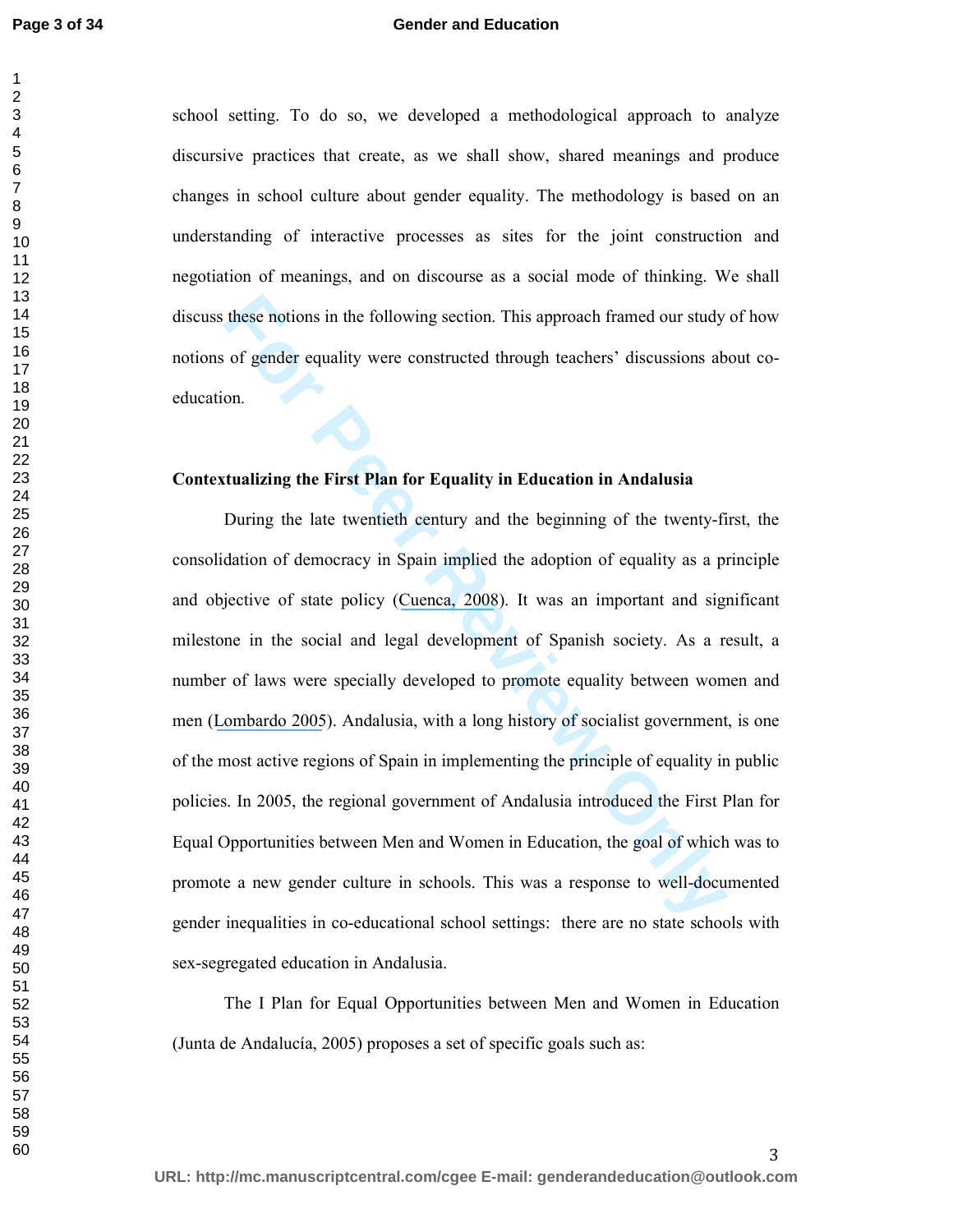Objective 1: To provide a better understanding of the differences between boys and girls, men and women, not in terms of biological differences but in terms of diverse educational patterns. Such patterns give meaning to men and women's interactions. Understanding them should prevent and correct the discrimination that such differences produce. This should also promote relationships based on the freedom of choice of all citizens (men and women).

Objective 2: To promote school conditions that foster educational practices to help challenge the stereotypes associated with domination and dependence.

Objective 3: To promote change in gender relations by encouraging greater personal autonomy among students.

Objective 4: To correct the imbalance between male and female teachers in school activities and responsibilities in order to provide children and teenagers with different performance models.

In of choice of all citizens (men and women).<br>
Objective 2: To promote school conditions that foster educational pracellenge the stereotypes associated with domination and dependence.<br>
Objective 3: To promote change in gen In this Plan, teachers, especially those responsible for coordinating and implementing the Gender Equality Plan, are considered to be a key element in changing the gender culture. So, the state has proposed what has been called *teacher experts in co-education,* according to their background and their experience in previous educational innovations, to explicitly develop equality in schools. The term co-education, is understood to describe pedagogical approaches that are able to respond to feminist claims on equality, and which propose a reconstruction of the settings for teaching and learning according to gender perspectives (Institute for Women, 2008). The background and professional experience necessary for a teacher to be considered expert in co-education includes participation in curriculum projects for school innovation and change in equality of gender and gender culture (elaboration of projects and school activities for gender equality, studies related to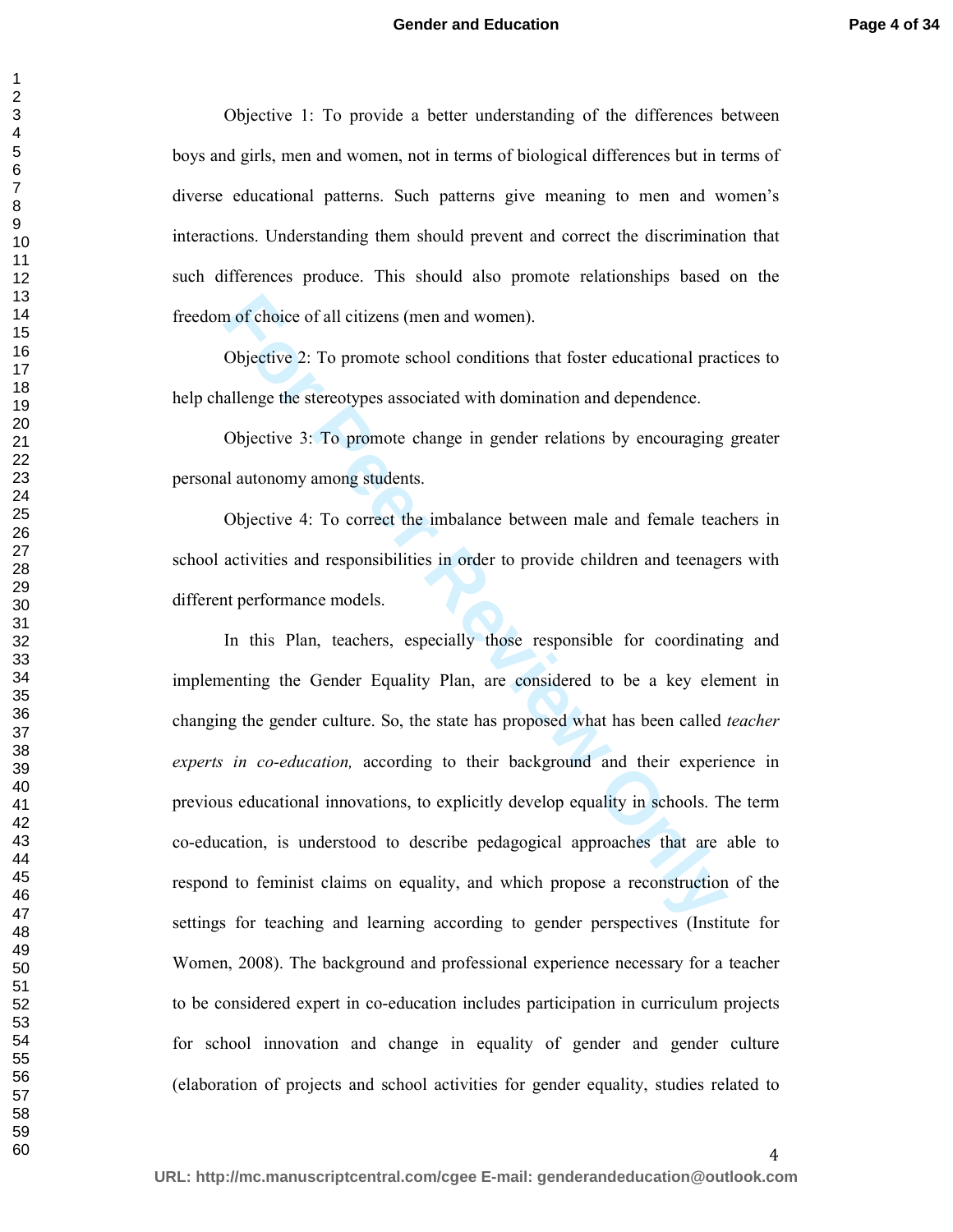#### **Gender and Education**

visualization of in-equality in schools, publications, and participation in conferences, etc.). There is one teacher expert on co-education responsible for each school or school area. The responsibilities of those teachers are to create and propose specific activities to perform inside the classrooms; evaluate and correct the language used in classrooms and also in the official documents elaborated by the schools; develop groups for training teachers; assess the effectiveness of each school promoting all changes towards gender equality (through interviews, participant observation or tests); and so on.

Understanding the views and practices of the policy makers in designing the Plan for Equality is important for examining the implementation of the plan. Further, the nature of relationships between policy makers and their colleagues in schools is also crucial for understanding the construction of a gender culture in schools based on realizing equality.

for training teachers; assess the effectiveness of each school promo<br>s towards gender equality (through inter[vie](https://www.researchgate.net/publication/227510110_What_Makes_a_Feminist_Predictors_and_Correlates_of_Feminist_Social_Identity_in_College_Women?el=1_x_8&enrichId=rgreq-18dbcbde78586745be6677a2184db5b4-XXX&enrichSource=Y292ZXJQYWdlOzI4MTA5MTMwMTtBUzoyNjQ3OTQwMTYwNTUyOTZAMTQ0MDE0MzIyMTIyNQ==)ws, participant observa<br>and so on.<br>Understanding the views and practices of the policy makers in design<br>r Equa Our analysis of the equality plans and policies is framed by a 'doing gender' approach (Crawford, 2006; Kitzinger, 2009; Liss et al., 2001; West and Zimmerman, 1987), which provides a theoretical model for examining how gender is "done" in educational contexts. It takes a multi-level perspective that integrates the individual, interactive (face-to-face interactions) and socio-cultural planes (Rader and Cossman, 2011). The 'doing gender' approach also provides an opportunity to study processes of educational change related to the construction of social meanings, and to analyze potentially new discursive practices about gender equality.

#### **Examining doing (gender) equality in education: some theoretical issues**

The importance of "doing gender" as a conceptual contribution to social thought has been widely discussed, revised and updated (Martin, 2003;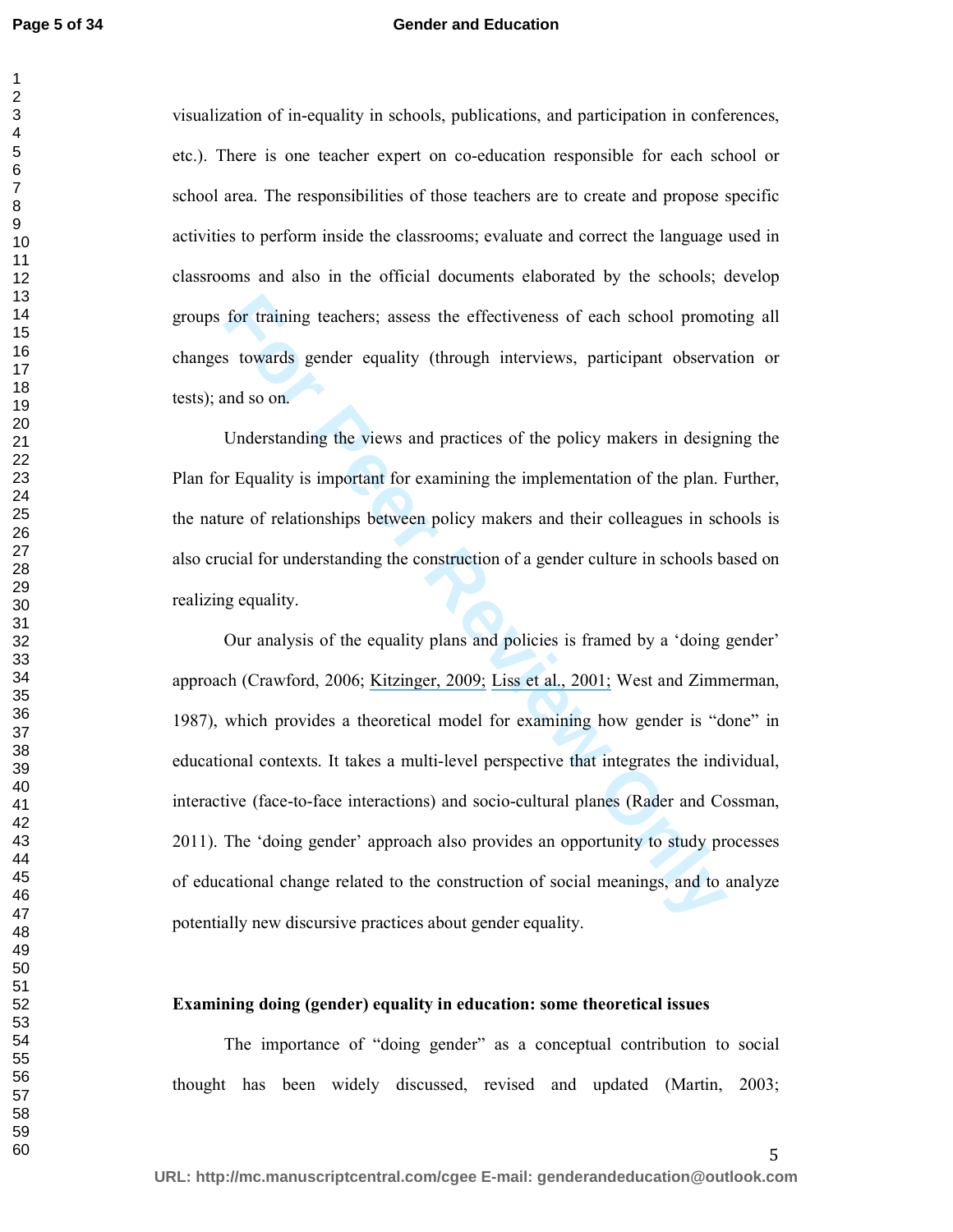[Messerschmidt](https://www.researchgate.net/publication/249668421_Doing_GenderThe_Impact_and_Future_of_a_Salient_Sociological_Concept?el=1_x_8&enrichId=rgreq-18dbcbde78586745be6677a2184db5b4-XXX&enrichSource=Y292ZXJQYWdlOzI4MTA5MTMwMTtBUzoyNjQ3OTQwMTYwNTUyOTZAMTQ0MDE0MzIyMTIyNQ==)[, 2009;](https://www.researchgate.net/publication/240696476_Doing_GenderA_Conversation_Analytic_Perspective?el=1_x_8&enrichId=rgreq-18dbcbde78586745be6677a2184db5b4-XXX&enrichSource=Y292ZXJQYWdlOzI4MTA5MTMwMTtBUzoyNjQ3OTQwMTYwNTUyOTZAMTQ0MDE0MzIyMTIyNQ==) [Ridgeway, 2009; West and Zimmerman, 1987, 2009\).](https://www.researchgate.net/publication/249668421_Doing_GenderThe_Impact_and_Future_of_a_Salient_Sociological_Concept?el=1_x_8&enrichId=rgreq-18dbcbde78586745be6677a2184db5b4-XXX&enrichSource=Y292ZXJQYWdlOzI4MTA5MTMwMTtBUzoyNjQ3OTQwMTYwNTUyOTZAMTQ0MDE0MzIyMTIyNQ==) We take this standpoint to examine the processes used by teachers in this study to construct and validate shared meanings about gender equality and inequality, and to understand how gender is done in educational settings in terms of teachers' discursive and semiotic resources.

From this theoretical perspective, various "doing gender approachessed accepted views of gender as either an individual role or as a refleed differences rooted in biology (Butler, 1990, 1<u>993; Garfinkel, 1967;</u> Wman, 1987, From this theoretical perspective, various "doing gender approaches" have challenged accepted views of gender as either an individual role or as a reflection of natural differences rooted in biology (Butler, 1990, 1993; Garfinkel, 1967; West and Zimmerman, 1987, for example). West and Zimmerman (1987, 2009,) among others, drew attention to the ways in which gender differences are "doing" in social interactions and contexts. They argued that gender is not an attribute of individuals but a system of meanings, a way of making sense of actions which are oriented to creating and maintaining a certain gender social order (West and Zimmerman 1987, 2009). Gender is understood as a system of meanings that organizes interactions, giving them sense and direction. Gender is something that people *do* (Crawford, 2006; [Crawford and Chaffin, 1997](https://www.researchgate.net/publication/288482953_The_Meanings_of_Difference_Cognition_in_Social_and_Cultural_Context?el=1_x_8&enrichId=rgreq-18dbcbde78586745be6677a2184db5b4-XXX&enrichSource=Y292ZXJQYWdlOzI4MTA5MTMwMTtBUzoyNjQ3OTQwMTYwNTUyOTZAMTQ0MDE0MzIyMTIyNQ==)). This theoretical approach has given rise to numerous studies which have further developed this complex conception of gender, suggesting that gender is a multilevel social system in which institutional, interactive and individual levels are interrelated [\(Crawford and Chaffin 1997; Marshall, 1999\).](https://www.researchgate.net/publication/232840810_Doing_Gender_in_Management_Education?el=1_x_8&enrichId=rgreq-18dbcbde78586745be6677a2184db5b4-XXX&enrichSource=Y292ZXJQYWdlOzI4MTA5MTMwMTtBUzoyNjQ3OTQwMTYwNTUyOTZAMTQ0MDE0MzIyMTIyNQ==)  [Messerschmidt \(2009\)](https://www.researchgate.net/publication/249668421_Doing_GenderThe_Impact_and_Future_of_a_Salient_Sociological_Concept?el=1_x_8&enrichId=rgreq-18dbcbde78586745be6677a2184db5b4-XXX&enrichSource=Y292ZXJQYWdlOzI4MTA5MTMwMTtBUzoyNjQ3OTQwMTYwNTUyOTZAMTQ0MDE0MzIyMTIyNQ==) has examined gender interactions in three distinct social contexts: the family, the school, and the peer group. On the one hand, Messerschmidt's data shows that young people do not possess gender; instead gender is something they do in interaction with others. Young people accomplish gender through social interactions, and so their specific type of gender construction articulates with particular social situations. On the other, youth practices are evaluated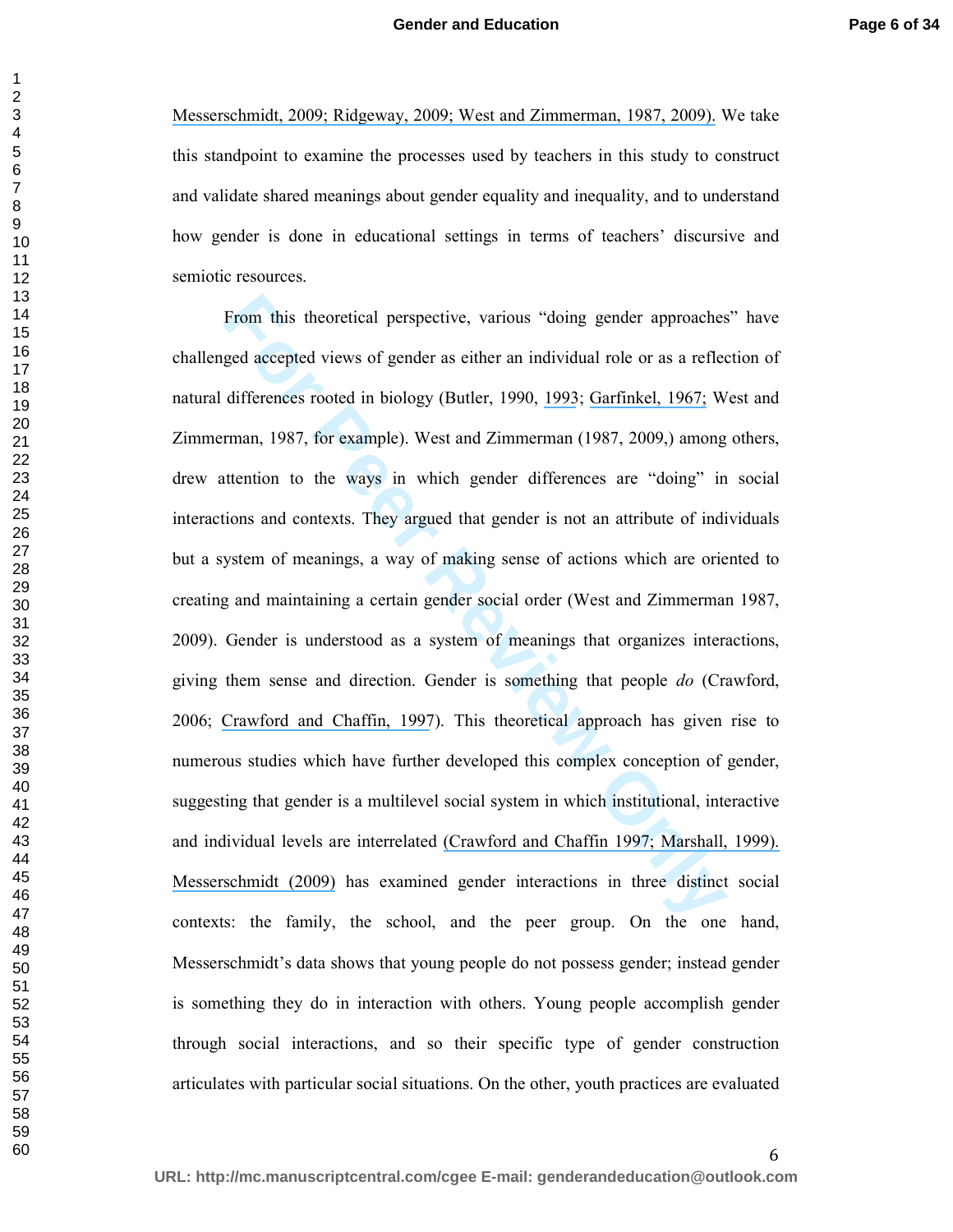#### **Gender and Education**

by co-present participants in relation to normative conceptions of gender within each setting (2009, p. 87). In short, the idea of "doing gender" provides us with a powerful tool for analyzing gendered behavior and interactions in different social settings and practices.

From this view, Crawford (2006) considers gender as a social system that functions on three levels: (a) On the *socio-cultural* level, gender governs access to resources and power, regulating social positions and relationship models between men and women; (b) On the *interactive* level, gender is a dynamic process of representation of what it means to be a man or woman, built in daily, face-to-face interactions; (c) On the *individual* level, gender is expressed as an aspect of personal identity (expectations, interests, desires, etc.).

In son three levels: (a) On the *socio-cultural* level, gender governs aces and power, regulating social positions and relationship models betwe omen; (b) On the *interactive* level, gender is a dynamic procentation of wha The socio-cultural level of gender systems in school contexts involves taking as objects of study the distribution and use of spaces in the school, the allocation of academic posts, and representation, syllabus content and materials, etc. The interactive level involves the study of interactions among staff, between staff and students, among students, between staff and parents, and so forth, in terms of questions of leadership, transmission of stereotypes and relationship models (cooperation, conflict, and violence). On the individual level, this perspective directs us towards studying academic performance, academic preferences and choices, aspirations, for example, according to gender.

We consider the First Plan for Equality between Men and Women in Education in Andalusia as a specific action or intervention at an institutional level aimed at promoting equality between men and women through education. In fact, the aim is, amongst others, to encourage educational practices of equality and to introduce changes in gender relations, and is therefore a good strategy for change at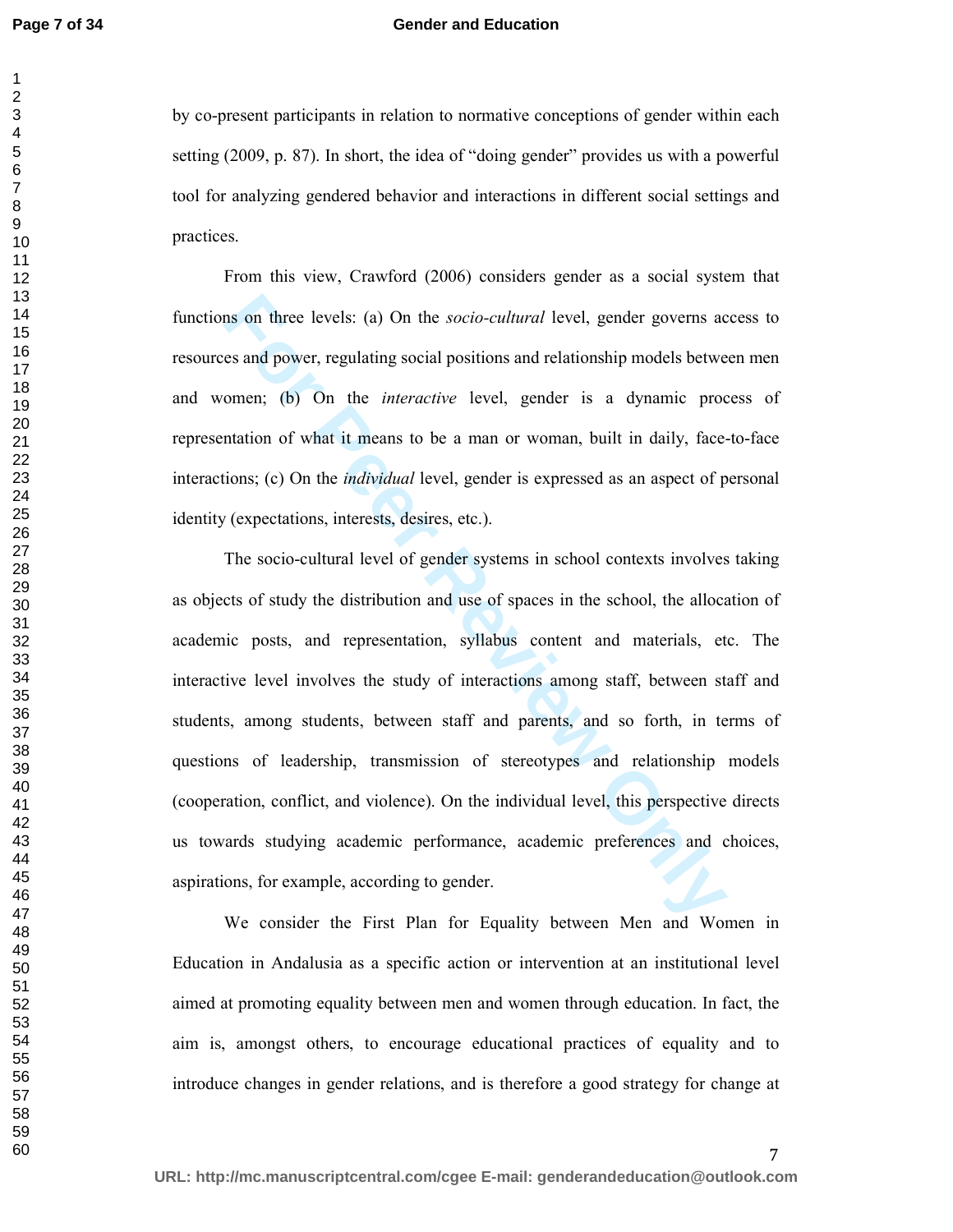#### **Gender and Education**

the socio-cultural level. This Plan introduced a series of changes in the three aforementioned levels in terms of school culture, which affected different dimensions such as syllabus, language, organization, and spaces. Laws are potent tools for social transformation because they create a new scenario for coexistence and an opportunity for the exercise of citizenship. However, we are well aware that the approval of a law is not going to bring about an immediate change to school reality, in terms of organization, and its set of values, traditions, and customs. The actions of the educational community (such as teachers, students, administrators, and family), or interventions in what we have referred to as the interactive and individual levels, are crucial for constructing new values, customs and practices.

going to bring about an immediate change to school reality, in textion, and its set of values, traditions, and customs. The actions onal community (such as teachers, students, administrators, and familions in what we have Gaining an insight into interventions on the interpersonal level is directly related to the objective of this paper. As we have argued, it is important to find out how teachers, who are responsible of the implementation of the Gender Equality Plan, construct, negotiate and validate their actions in this changing process, and we attempt to do so through examining their discourse on gender equality. This perspective is connected to a specific way of understanding interactive processes, and to a specific way of understanding discourse, as we will now discuss.

#### **A conception of language and discourse for analyzing doing gender equality**

Discourse is not a channel for conveying messages but rather an activity which generates meaning. Discourse in general, and educational discourse in particular, is not simply a representation of thought in language; it should be regarded as a social mode of thinking. In accordance with this perspective, we agree with [Kitzinger](https://www.researchgate.net/publication/240696476_Doing_GenderA_Conversation_Analytic_Perspective?el=1_x_8&enrichId=rgreq-18dbcbde78586745be6677a2184db5b4-XXX&enrichSource=Y292ZXJQYWdlOzI4MTA5MTMwMTtBUzoyNjQ3OTQwMTYwNTUyOTZAMTQ0MDE0MzIyMTIyNQ==)  [\(2009](https://www.researchgate.net/publication/240696476_Doing_GenderA_Conversation_Analytic_Perspective?el=1_x_8&enrichId=rgreq-18dbcbde78586745be6677a2184db5b4-XXX&enrichSource=Y292ZXJQYWdlOzI4MTA5MTMwMTtBUzoyNjQ3OTQwMTYwNTUyOTZAMTQ0MDE0MzIyMTIyNQ==)), Mercer (2000), and Wertsch (1991), amongst others, on the importance of the semiotic dimension of the classroom and the consideration of this space as a setting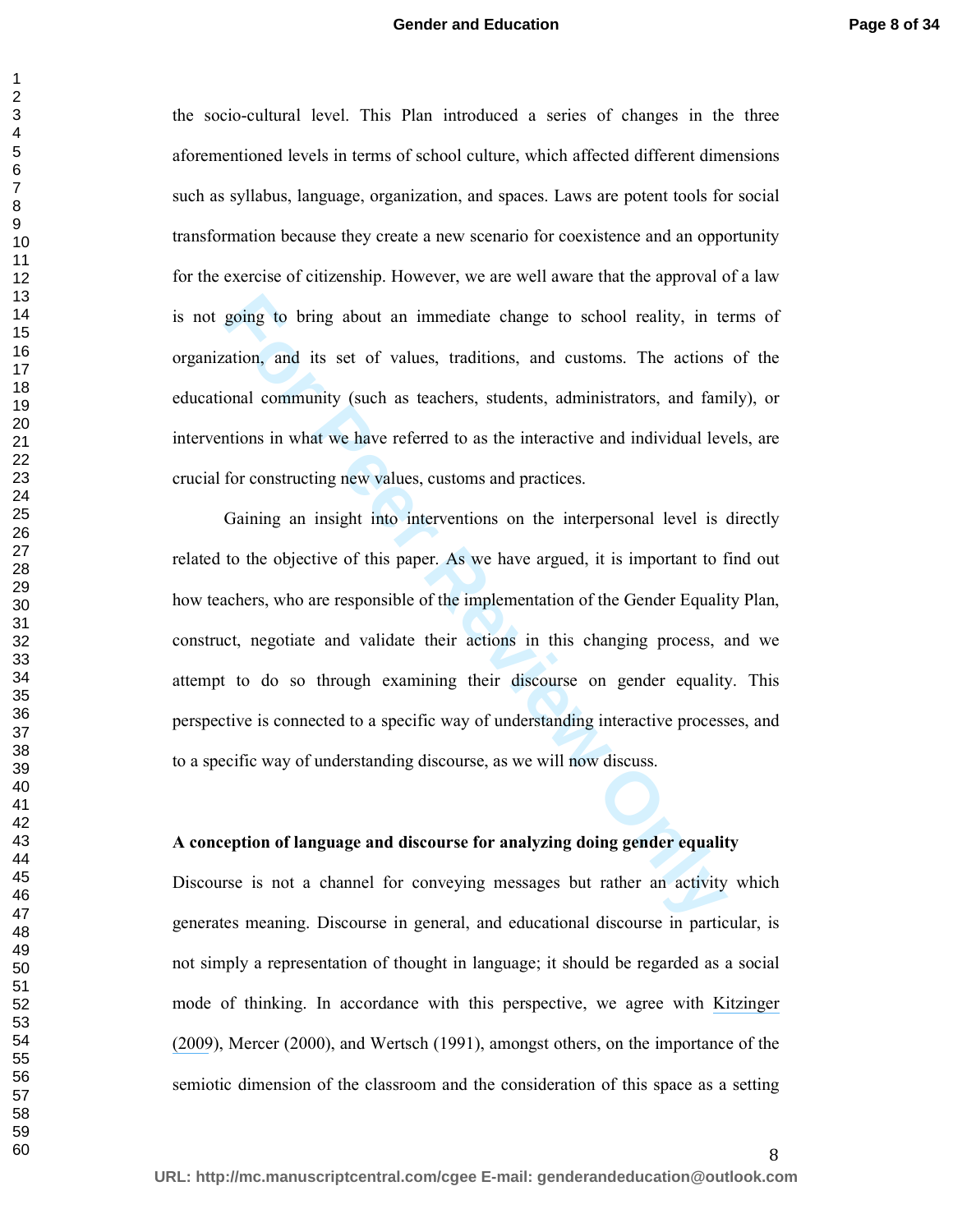#### **Gender and Education**

for the joint construction and negotiation of meanings. For joint activity to be possible, the participants engaged in the interaction must be able to share perspectives; this mutual understanding has been defined as inter-subjectivity (Rommetveit, 1979). We understand each other insofar as we can share a common point of view, or when by interacting with each other we can reach a common reference, modifying our own position where necessary to bring about a greater harmony with that of others.

ce, modifying our own position where necessary to bring about a<br>y with that of others.<br>This approach analyzes inter-subjectivity as the actual process of c<br>gs in discourse. In a previous study, Cubero and Ignacio (2011) re This approach analyzes inter-subjectivity as the actual process of creating meanings in discourse. In a previous study, Cubero and Ignacio (2011) revealed as the creation and maintenance of inter-subjectivity is closely related to how knowledge is validated in specific contexts; that is, how facts regarded as truths are constructed, which discursive resources are used to legitimize a specific version of the world and how the relevant sources of knowledge are established in a given context. In specific classroom settings in previous studies, we identified a series of discursive devices and mechanisms that bear relation, not only to the validation procedure followed during classroom activities, but also to the resources of validation or the provenance of the authority through which knowledge is legitimized. The validation process refers to the forms of reasoning and the justification of knowledge as "true" in classroom discourse, to how the participants in the classroom create and negotiate what is going to be considered the correct knowledge for the classroom, the contents to be learned and agreed. So the legitimized versions of facts through different sources in the classroom are expected to become shared knowledge for the classroom community. An example of one of the resources used to validate some facts or explanations is "Invocation". Invocations are described as semiotic resources used to validate specific points of view. In this paper we describe the invocations employed by teachers to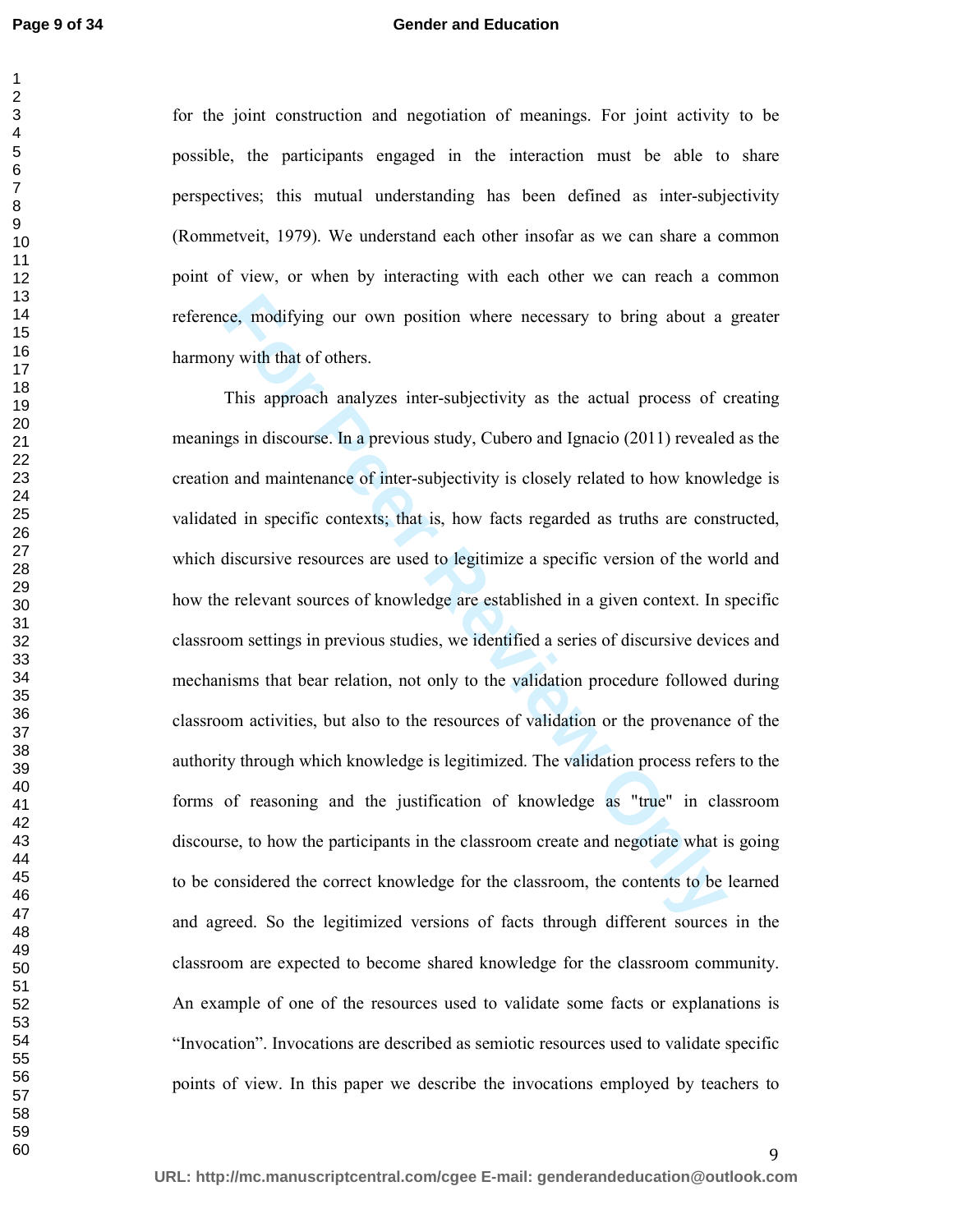validate their knowledge about questions related to gender inequality. Specifically, we analyze invocations in those situations in which there is no minimum level of shared meanings, generating a conflict related to the culture of gender at school.

inds of processes of negotiation and construction of shared meanings.<br>
p. 103) refers to discursive strategies as the specific ways or technication used by teachers when they try to guide students' kno<br>
ection. Discursive On a more general plane of discourse, [Mercer \(2000\)](https://www.researchgate.net/publication/237132634_Words_and_Minds_How_We_Use_Language_to_Think_Together?el=1_x_8&enrichId=rgreq-18dbcbde78586745be6677a2184db5b4-XXX&enrichSource=Y292ZXJQYWdlOzI4MTA5MTMwMTtBUzoyNjQ3OTQwMTYwNTUyOTZAMTQ0MDE0MzIyMTIyNQ==) proposes and applies the notion of "discursive strategy" in relation to different forms of language use during these kinds of processes of negotiation and construction of shared meanings. Mercer (2000, p. 103) refers to discursive strategies as the specific ways or techniques of conversation used by teachers when they try to guide students' knowledge construction. Discursive strategies are intentional forms of conversation oriented towards a goal and which show the rules and obligations governing institutional settings. In this study, we also analyze the "discursive strategies for doing gender" which are directly related to the goals of feminism. A range of different scholarship (for example, [Crawford, 2006; Kabeer, 2005; Liss et al. 2001; Reid and Purcell, 2004\)](https://www.researchgate.net/publication/226844336_Pathways_to_Feminist_Identification?el=1_x_8&enrichId=rgreq-18dbcbde78586745be6677a2184db5b4-XXX&enrichSource=Y292ZXJQYWdlOzI4MTA5MTMwMTtBUzoyNjQ3OTQwMTYwNTUyOTZAMTQ0MDE0MzIyMTIyNQ==)  has shown that the gender consciousness promoted by women's movements has some shared features such as: a) a sense of interdependence and shared fate with other women; (b) recognition of women's relatively low status and power compared to men; (c) attribution of power differentials to illegitimate sources, such as institutionalized sexism, and (d) an orientation towards collective action to improve women's position in society. Some of these features could be identified in our discursive strategy proposals used by teachers to create new shared meanings about gender equality in school. We present some data on this below.

According to the theoretical background presented above, we drew up the following study objectives: (1) To analyze how expert teachers in co-education construct meanings about gender (in) equality; (2) To identify their Discursive Strategies; and (3) To study Invocations in discourse.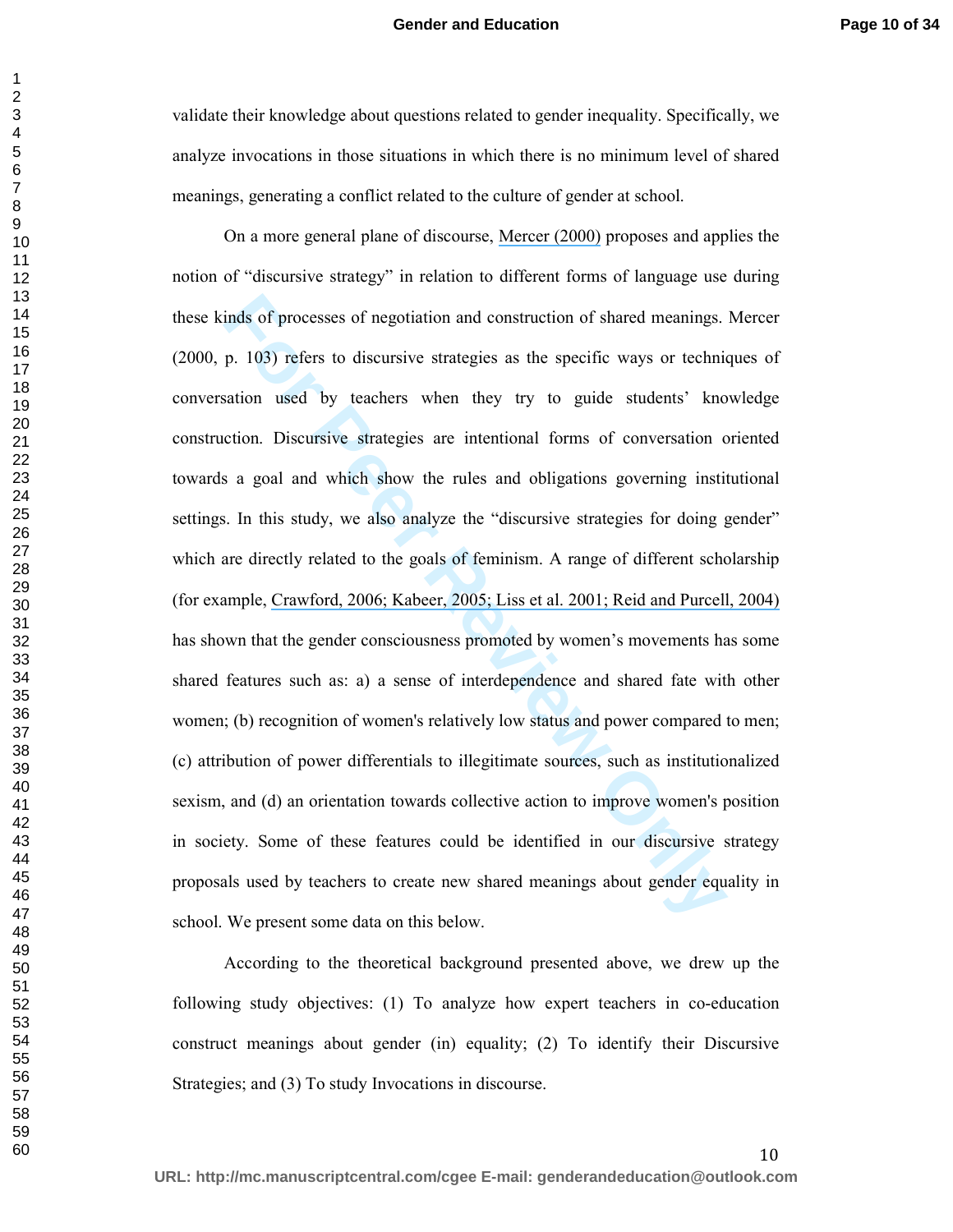#### **Gender and Education**

### **A study of how gender equality is constructed through expert teachers' discourses on co-education: Methodological decisions**

Our aim here is show how gender culture is constructed through conflicts experienced by teachers in the application of a new regulation such as the First Andalusian Equality Plan in Education. Conflict in conversation becomes a space for negotiation and construction of shared meanings through the meeting between different voices or points of view. We need to identify the arguments used by teachers to negotiate and interpret the application of the equality plan, or, in other words, to create a certain level of inter-subjectivity about the meaning of materials, procedures and actions. This is essential for monitoring and evaluating the impact of educational equality policies and plans.

sian Equality Plan in Education. Conflict in conversation becomes a sp<br>tion and construction of shared meanings through the meeting b<br>at voices or points of view. We need to identify the arguments used by to<br>tiate and inte The study is located within a qualitative paradigm, based technically on the analysis of discourses 'uttered' by group discussants, including teachers responsible for gender equality. These group discussions take the form of debates between experts in equality and gender culture in schools. The exchanges in the group discussions allow us to analyse processes of negotiation and resolution of contradictions and conflicts. These are particularly useful for analyzing how opinions, attitudes, and orientations emerge, constitute, influence, and modify each other in an exchange of views (Bohnsack, 2004). Amongst other methodological advantages, participants in group discussions can determine their own topics of debates, and when and how they want to talk about them. However, it requires a certain degree of standardization, at least with respect to the opening questions. Group discussions are widely used in gender research. The application of group discussions in gender studies makes it possible for groups of people who are faced with the same set of issues to become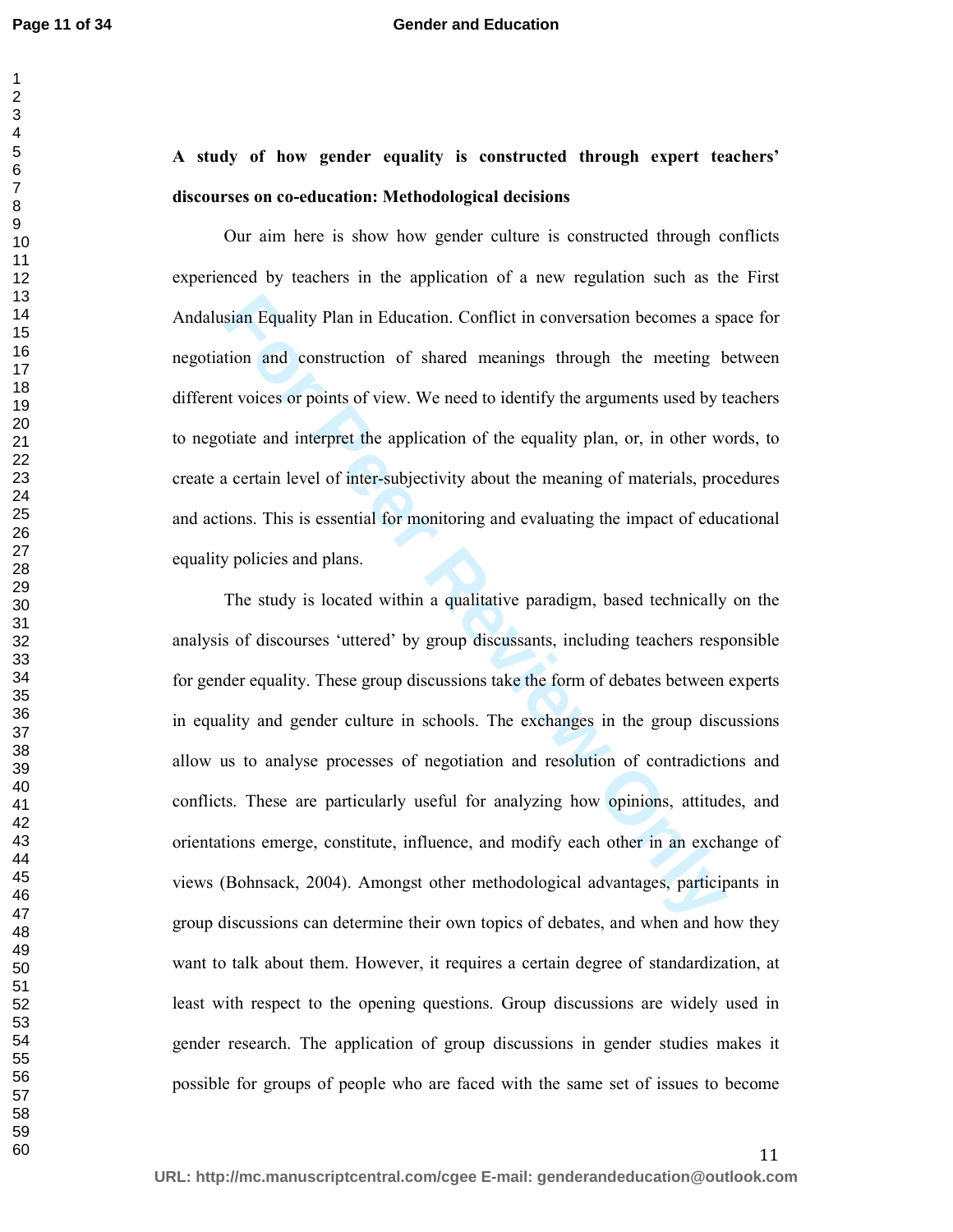#### **Gender and Education**

more aware of the political and social process of construction of their experiences and potentially lead them to organize themselves towards change [\(Danielsson, 2012\).](https://www.researchgate.net/publication/232816573_Exploring_woman_university_physics_students_) In gender studies, group discussions have been shown to be very effective in observing how opinions are constructed and expressed, and how these are negotiated and modified through discussion (Kitzinger, 2009). Some advantages of this technique are: (a) It allows us to analyse how opinions are created and re-created in social interactions; (b) It generates more natural situations because they resemble everyday processes of social construction of meaning in interaction; (c) It reduces the power of interviewers because control of the content and interaction lies in the hands of the participants (Bohnsak, 2004).

It allows us to analyse how opinions are created and re-created in<br>tions; (b) It generates more natural situations because they resemble ever<br>ses of social construction of meaning in interaction; (c) It reduces the p<br>ewers For our purposes, the use of group discussions makes it possible to understand the ways in which the culture of gender is tackled in school, which is deduced through the recognition and analysis of discourses, subjects and mechanisms of discussion used by these teachers. Moreover, in our case, this technique is particularly appropriate in exploring how teachers construct their professional identity in relation to equality, and in understanding the actions and practices that participants perform as a result of assuming a gender perspective.

#### *Aims of the Research*

In a more detailed way we drew up the following study objectives:

1. To analyze how expert teachers in co-education construct meanings about gender (in) equality.

2. To identify "discursive strategies" used by teachers to construct shared meanings about equality between men and women.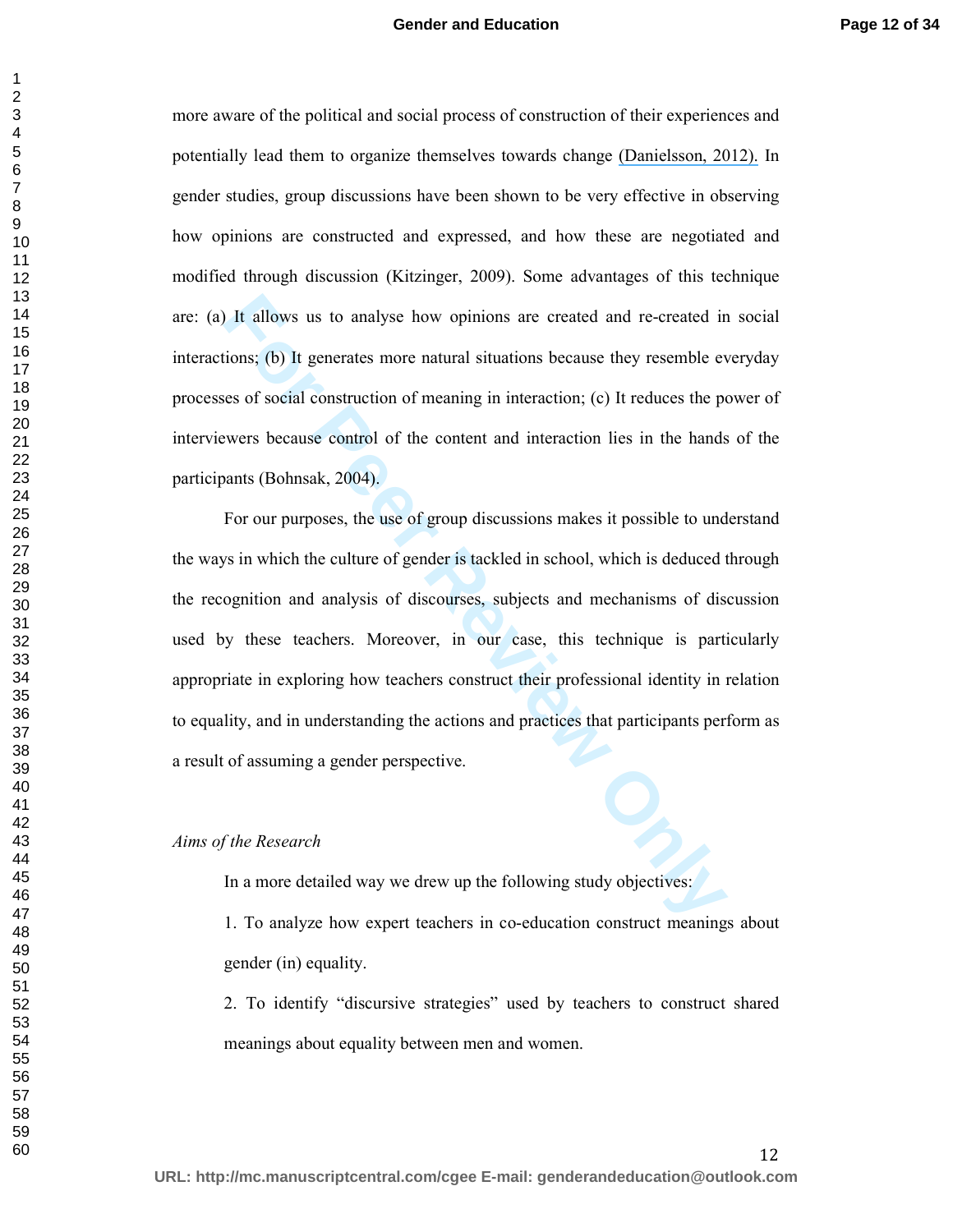#### **Gender and Education**

3. To study what "invocations" are used by teachers to validate their points of view about equality between men and women.

#### *Participants*

study using the following accumulative inclusion criteria: 1) a second teacher in Andalusia; 2) named as responsible for the Equalition in their school and, 3) had active experience, interest and trained a of co-education Thirty-one female and four male Secondary Education teachers were selected for the study using the following accumulative inclusion criteria: 1) a secondary education teacher in Andalusia; 2) named as responsible for the Equality Plan implementation in their school and, 3) had active experience, interest and training in the area of co-education and gender equality. Of the 35 participants, 19 were from Seville and 16 from Granada. Further, 30 of the total were aged between 40 and 60 years, and 5 over 60 years. As for the background on co-education programs and gender equality curriculum, 5 participants had more than 20 years working in the field, 19 participants had between 10 and 20 years of experience, and five had less than 10 years. In fact, 30 of the total were involved in several projects.

In this paper we selected the second group for discussion, from a total of five, because some of its members had longer experience in co-education and they had developed more intense and rich discussions about gender culture in school (State, 1995). The characteristics of the participants are presented in table 1.

[Table 1 near here]

#### *Procedure*

Five group discussions were set up, each consisting of between 5 and 8 teachers, with each meeting lasting approximately 90 minutes. The group discussions were held in the Education and Psychology Faculties of the Universities of Granada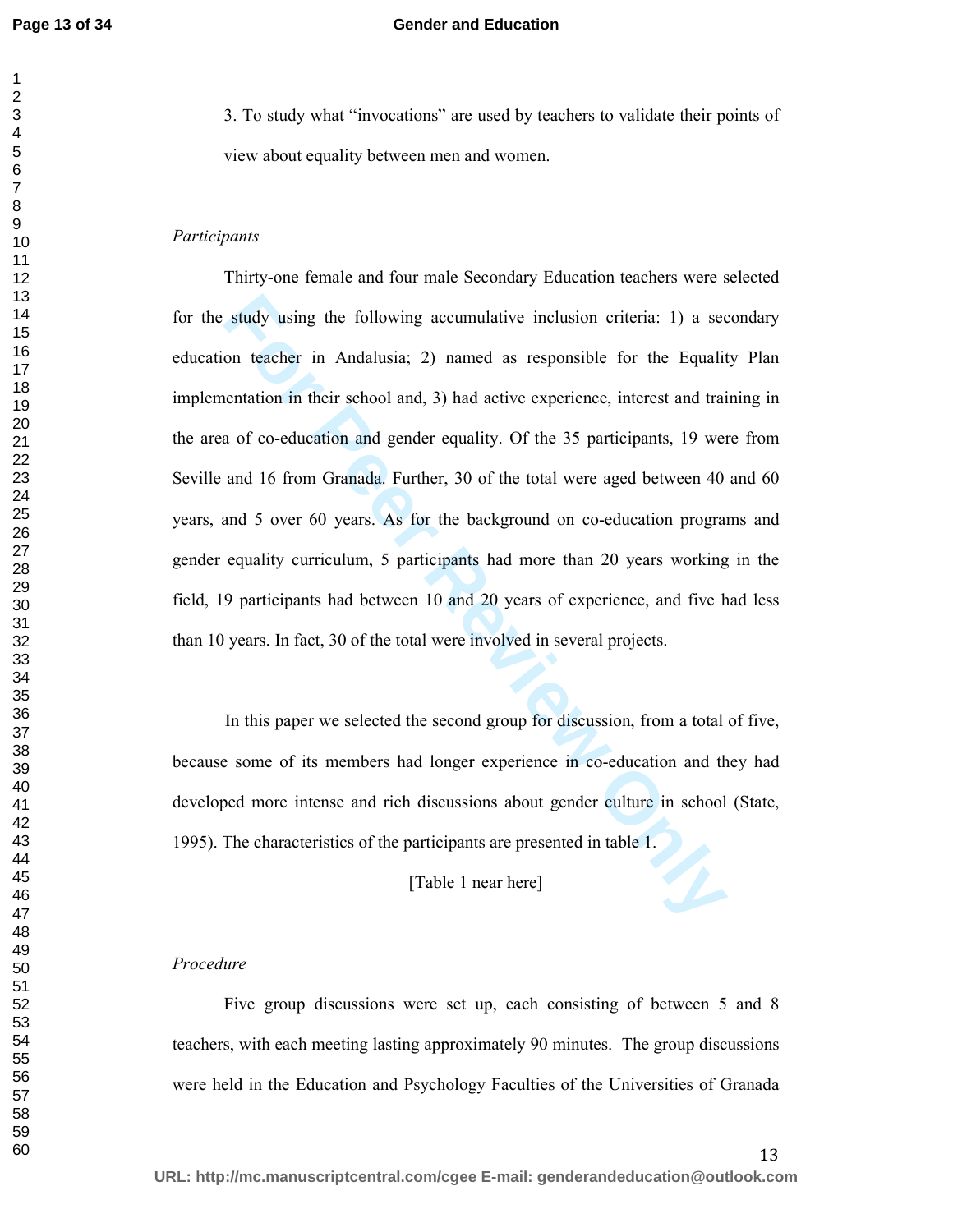and Seville during June and September, 2009. At the start of each session, the question guide was handed over to the teachers and they were told how long the discussion would last<sup>2</sup>.

in schools, 3) the impact of equality plans in education, 4) positic<br>s towards the construction of gender in the school commun<br>sisions of these positions and attitudes. But, as it is common in<br>ions, participants can determ The discussions were stimulated by the following open-ended questions: 1) notions and objectives of co-education, 2) ideas and practices in the area of gender culture in schools, 3) the impact of equality plans in education, 4) positions and attitudes towards the construction of gender in the school community, 5) repercussions of these positions and attitudes. But, as it is common in group discussions, participants can determine their own topics of debates, and when and how they want to talk about them. In each group there were two researchers and the authors of this paper (one woman and one man) who assumed the roles of moderator or observer participant. Participants were given guarantees that all information would be treated in an anonymous way for the purposes of the study, and they were asked to give their consent for audio-visual recording.

#### *Data analysis*

Our approach to discourse analysis has allowed us to identify the contradictions, ambivalences and conflicts in the teachers' discourses. This approach provides methodological procedures for the analysis of discursive interaction, providing keys for the identification and processing of the units of analysis. The data analysis procedure involves the recognition and coding of discourse on the basis of two units of analysis of a different but complementary nature. They are: 1) "discursive episodes" which integrate sets of utterances which share the same discursive purpose and which make it possible to monitor and characterize the main discursive conflicts in debates; and, 2) "utterances", which constitute the real unit of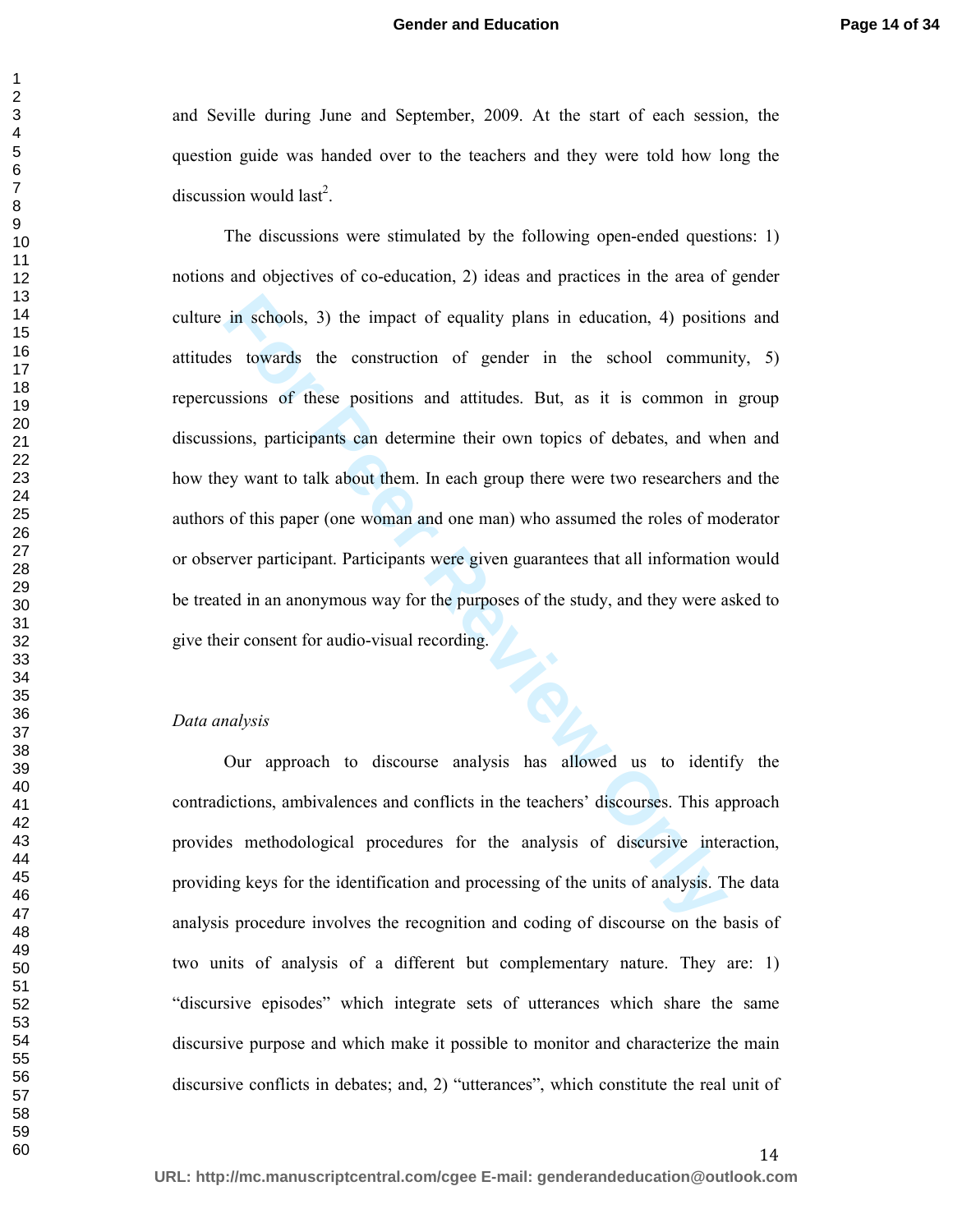**Page 15 of 34**

#### **Gender and Education**

communication (Bakhtin 1986) and in turn its most basic expression with narrative meaning and properties. The categories which have emerged from this process of analysis and which are discussed here are presented in tables 2 and 3.

[Table 2 near here]

[Table 3 near here]

#### **Results and discussion**

**Sample 15** and discussion<br>
During the teachers' interactions, 14 conflicts were registered. More the<br>
never contextual; in other words, they revolved around the difficultie<br>
hers when it came to implementing the Equality During the teachers' interactions, 14 conflicts were registered. More than half of them were contextual; in other words, they revolved around the difficulties faced by teachers when it came to implementing the Equality Plan in their schools due to coinciding or contrasting opinions of the teaching staff in favor of, or against, the Plan. Of the 1983 transcribed utterances, 572 were related to these conflicts, representing 30% of participants' discourses. Most of these were concerned with two subjects: the climate or state of opinion of the educational community concerning gender equality (36%), and the interpretation and application of the regulation in the school context (36%). For this paper, we have selected a conflict that is representative of the dynamics which the application of the Plan generates in schools and of the reactions among the teaching staff produced by the introduction of feminist thinking in educational practice. "Identifying and recognizing inequality" is a contextual conflict which expresses the lack of consciousness or awareness of the teaching staff about the existence of gender inequality and the need to intervene to correct and reduce specific practices and situations of discrimination. On the "socio-cultural level", this conflict questions the need for the Equality Plan and the work which is being conducted by the teachers implementing it at school, and it is represented by the voice "inequality does not exist" (see below). On the "interactive level", this voice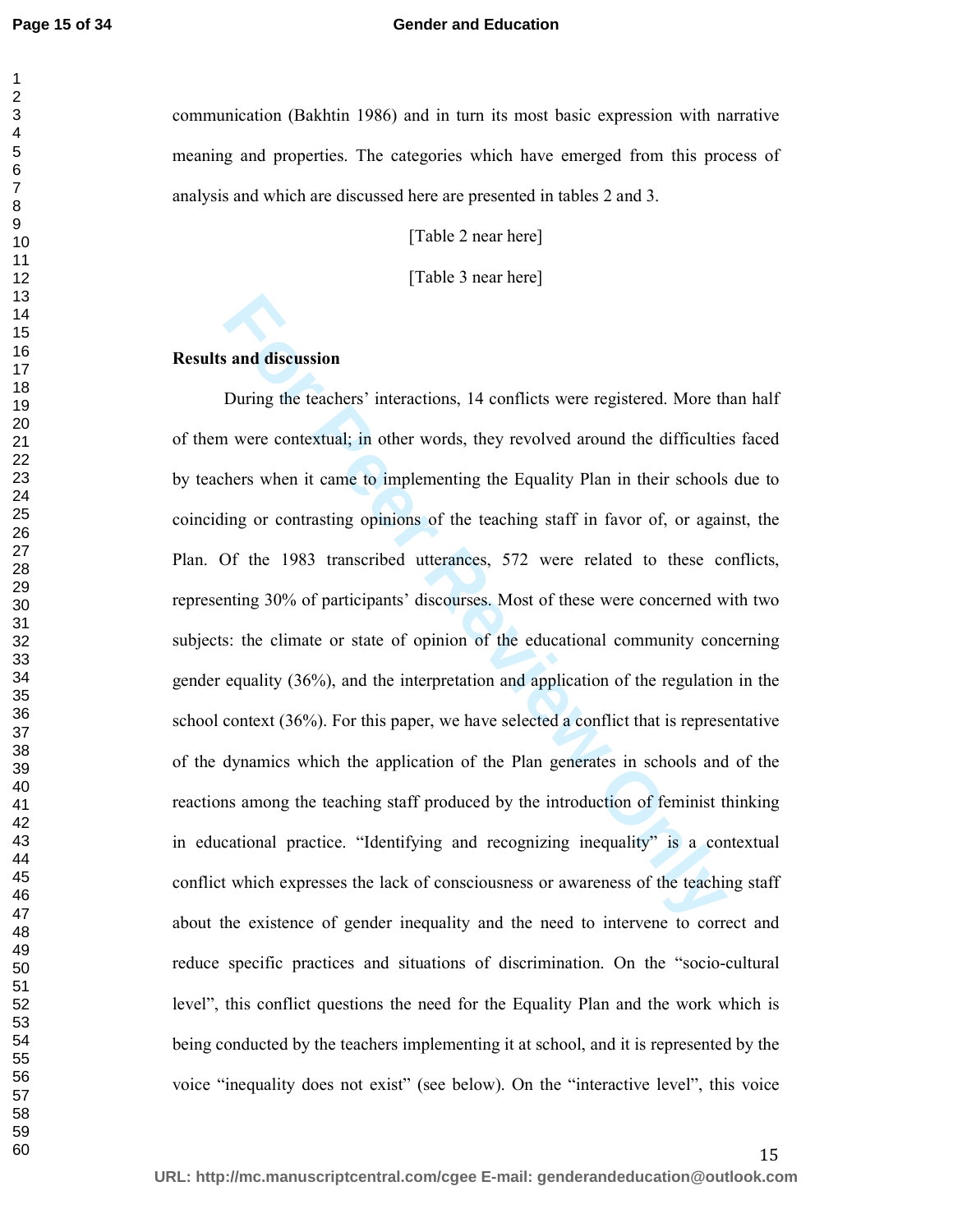also means a conflict which reveals the devaluation of the work of teachers responsible for applying the Plan, mainly feminist women with a long professional trajectory in this field, forcing them to defend their activity and justify the need for it. This social voice "inequality does not exist", which penetrates schools through the discourse of one teacher, provides the opportunity to deploy a whole set of strategies and resources to construct shared meanings about gender equality at school. The analysis of the discursive episode or conflict has been summarized in table 4.

#### [Table 4 near here]

Extract  $1<sup>1</sup>$ 

| and resources to construct shared meanings about gender equality at school. The                           |
|-----------------------------------------------------------------------------------------------------------|
| analysis of the discursive episode or conflict has been summarized in table 4.                            |
| [Table 4 near here]                                                                                       |
| We will show three episodes from this conflict, which arises from the different                           |
| points of view about whether inequality between men and women does or does not                            |
| exist. The analysis of the episodes has been summarized in table 5.                                       |
| Extract $1^1$                                                                                             |
| 1805<br>María: I think that people have the idea that there isn't so much inequality today, and that      |
| 1806<br>women are progressing a lot, and they are occupying a lot of areas  so, there isn't               |
| inequality, which isn't perceived, you understand? That inequality isn't perceived or,<br>1807            |
| 1808<br>at least, a lot of teachers have that idea.                                                       |
| 1809<br>Pedro: In fact, there's no such inequality at my school                                           |
| 1810<br>(The rest of the group murmur)                                                                    |
| 1811<br>Susana: Let's see if we can work it out, because I'm not sure about that                          |
| 1812<br>Julia: I can show you the school lists if you want                                                |
| 1813<br>Pedro: Well, it's possible there is inequality at high level principals, but at the present time, |
| 1814<br>even in numbers, there are many more female teachers                                              |
| Julia: Yes, but a male teacher is more respected by students than a female teacher.<br>1815               |
| 1816<br>María: Yes, they are the top management, there for the professional careers and so on.            |
| 1817<br>However, our pupils address us as if we were their mums because we are women and                  |
| 1818<br>if a male teacher will arrives and shouts, then everybody respects him.                           |
|                                                                                                           |
| In extract 1, we can say that the topic is related to the question: "Is or isn't                          |
| here inequality between men and women at the present time?" The event which                               |

In extract 1, we can say that the topic is related to the question: "Is or isn't there inequality between men and women at the present time?" The event which sparks off the conflict is the first María's intervention which, with a certain amount of irony, denounces the lack of awareness or short-sightedness of the teaching staff as a "sensitizing" discursive strategy invoking "the cultural experience" of the group. Pedro states that in his school there is no inequality and, using his own experience to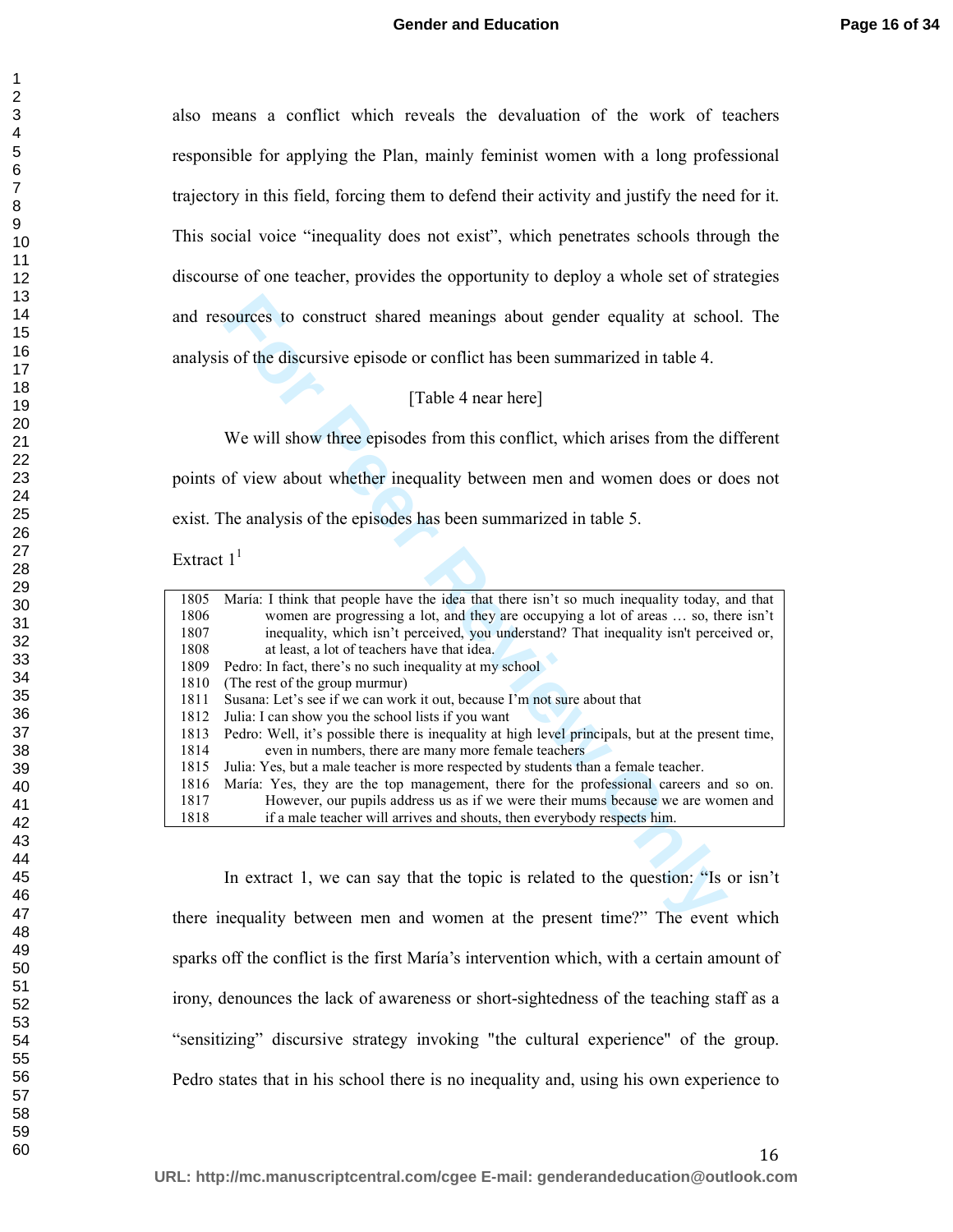#### **Gender and Education**

argue against the existence of inequality, unleashes the conflict, seeming to question the need for the Equality Plan. As a response to that argument, Julia uses the "visualization" of inequality by referring to statistical data on the number of men and women who are school principals as evidence of doing gender. The argument used by Julia to construct and validate shared meanings about gender inequality, is a good example of how gender is done in educational settings in terms of teachers' discursive and semiotic resources. The naturalization or normalization of inequality means gender construction arises in discursive actions, let´s say here and now, it means to do gender.

**Example 1** considerational settings in terms of teachers' dismindic resources. The naturalization or normalization of inequality construction arises in discursive actions, let's say here and now, it means Dut with that i But with that intervention this teacher not only visualizes inequality, she also resorts to the invocation of "institutional authority" to validate her points of view. It is interesting to highlight how, in this case, the teacher takes a line of argument based on a more formal institutional authority (data coming from the Woman Institute research papers) to reinforce her point of view, using a more persuasive argument (Bruner 2006). Invoking the "institutional authority" also seems to be accepted by Pedro, who asserts that gender equality existed, as he uses this same type of reasoning to counter the arguments of his most direct interlocutor, as we can see in lines 1813 and 1814 in which he refers to statistics of the number of teachers depending on sex quote him.

However, the resources used by some participants to persuade others of their point of view do not just cover the sphere of documents and official texts as we have seen in the utterances of Julia ("*I can show you the school lists if you want*") and Pedro ("*Well, it's possible there is inequality at high level principals, but at the present time, even in numbers, there are many more female teachers*") in extract 1. Once they have been presented, the actual shared experience as members of the same community, of teachers, may acquire great persuasive power. In this sense, Julia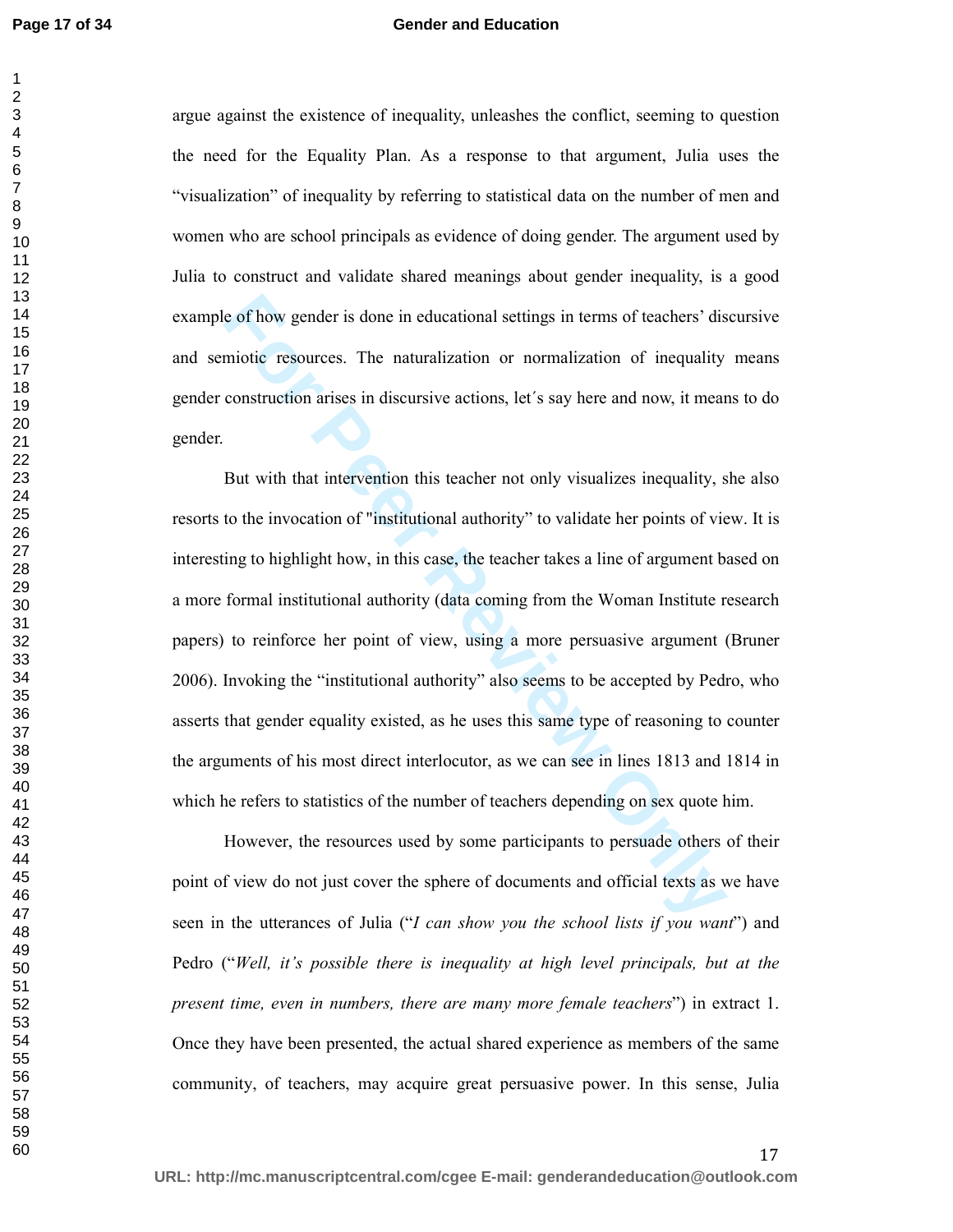("*Yes, but a male teacher is more respected by students than a female teacher*") and María ("*Yes, they are the top management, there for the professional careers and so on. However, our pupils address us as if we were their mums because we are women and if a male teacher will arrives and shouts, then everybody respects him*") use a discursive strategy of "visualization", to make evident the different ways that male and female teachers are treated in their daily interactions with students, invoking the "cultural experience" of the group.

**For Period 2** and the starting interactions with students, invok<br>
al experience" of the group.<br>
This combined use of different types of invocations, far from<br>
Finis combined use of different types of invocations, far from This combined use of different types of invocations, far from being inconvenient or insufficient, could be understood in positive terms as an extension of the sources of validation in the conversation, which undoubtedly increases the persuasive power of the line of argument participants follow. This could be extended to the discursive strategies used; to illustrate it we shall present a second episode of this conflict. The "subject" of this second episode relates to "the difficulty of working in co-education due to the naturalization of inequality".

Extract 2

| 1865 | Julia: And it has been hard work to really win respect and authority, in the right sense of  |
|------|----------------------------------------------------------------------------------------------|
| 1866 | the word, of the staff room towards all the activities we have been performing over          |
| 1867 | all these years $[\dots]$                                                                    |
| 1872 | since I arrived I have been trying to arrange, well, I have always arranged activities to do |
| 1873 | with coexistence, values and the like, but I've always tried to put on things to do with     |
| 1874 | co-education because I have always thought that it is a really important subject,            |
| 1875 | because under any type of inequality you will find gender inequality; in other words, it     |
| 1876 | is completely naturalized, in such a way that we do not perceive it, which is the great      |
| 1877 | problem with gender, because it is so natural that the school principal is a man and the     |
| 1878 | cleaners are women, that the girls for the most part do humanities and the boys do           |
| 1879 | science, and women do not appear in history books, and in physical education the two         |
| 1880 | or three pictures of girls they're doing this, you know, it is all seen as normal, isn't it? |
| 1881 | $\left[\ldots\right]$                                                                        |
| 1883 | And I put on some courses in the Primary School, prevention of gender violence and things    |
| 1884 | like that, and the same people always went, the people who were in the values work           |
| 1885 | group, and now this with the equality plan, well of course, we have taken full               |
| 1886 | advantage and we've put on loads of courses []                                               |
| 1892 | These courses should be compulsory; all the teachers in my staff-room should hear the        |
| 1893 | same things I am hearing. I say this because there really is a lack of profound              |
| 1894 | training, and it becomes naturalized, and really, when people receive training, or           |
| 1895 | when a work groups comes which really knows what it is doing, well, get an article,          |
| 1896 | discuss it, do work with students and take it:: [Well, what I wanted to say with this is     |
| 1897 | that when you hit sensitive chords with teachers, they do get it.                            |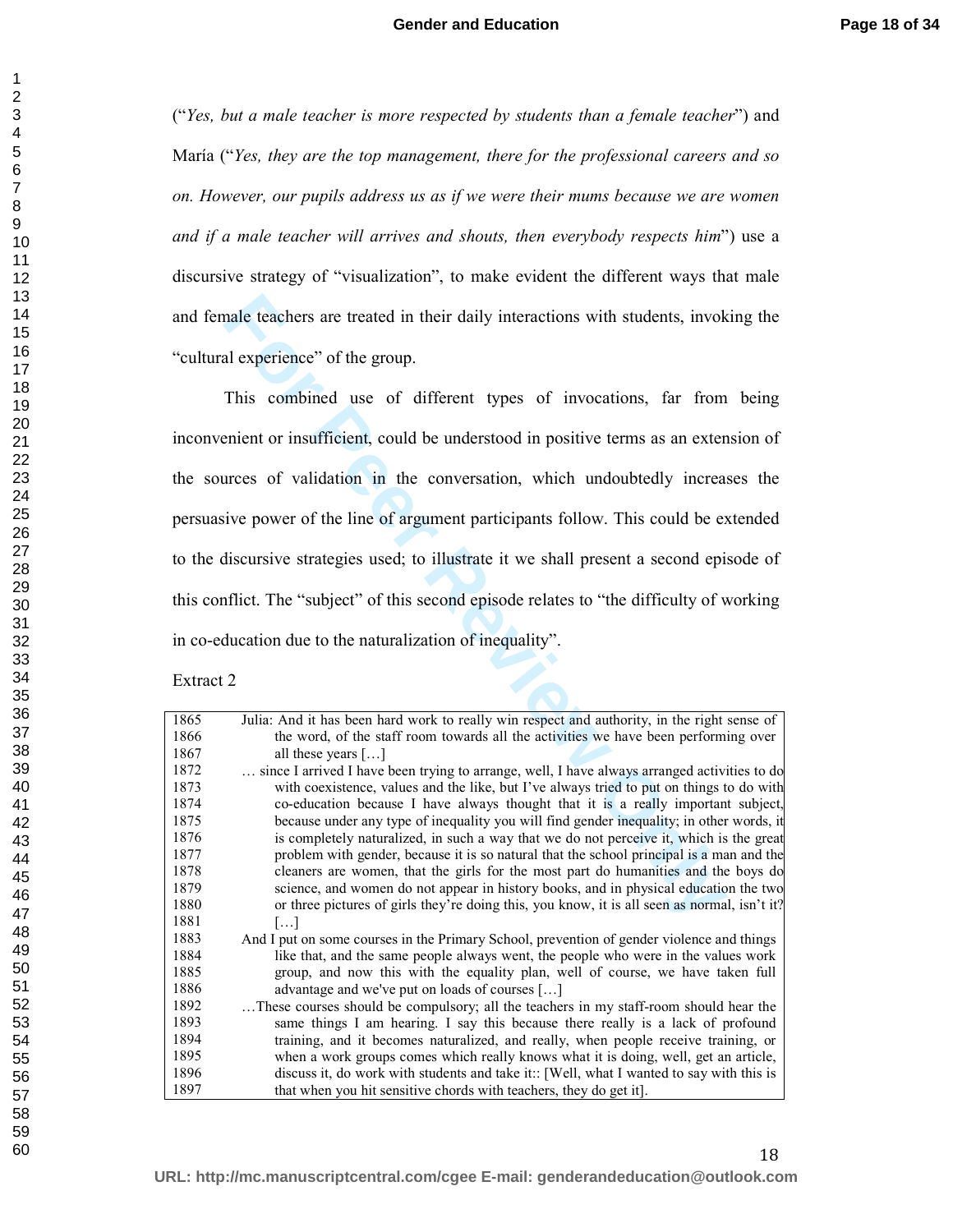#### **Gender and Education**

In the analysis of the utterances in this episode we could say that Julia uses different types of strategies to do gender. At different moments of her intervention she uses strategies of "empowerment", in which she includes and even takes part in actions aimed at making gender inequality evident and towards training in coeducation. For example, when she says "*And it has been hard work to really win respect and authority, in the right sense of the word, of the staff room towards all the activities we have been performing over all these years*" (but also in lines 1872-1874 and 1883-1886). To validate these interventions she resorts to invocations based on her "personal experience" as a trainer and advocate of training courses in gender equality.

and authority, in the right sense of the word, of the staff room towards<br>so we have been performing over all these years" (but also in lines 187<br>83-1886). To validate these interventions she resorts to invocations be<br>Form This strategy is used together with a strategy of "visualization" of inequalities of gender in different areas of daily and academic life, as from lines 1874 to 1880. In this case, she resorts both to invocations to "institutional authority" ("*I have always thought that it is a really important subject, because under any type of inequality you will find gender inequality; in other words, it is completely naturalized, in such a way that we do not perceive it, which is the great problem with gender*") and to "cultural experience to validate her point of view – ("*because it is so natural that the school principal is a man and the cleaners are women, that the girls for the most part do humanities and the boys do science, and women do not appear in history books, and in physical education the two or three pictures of girls they're doing this"*).

Finally, and complementarily, in this second episode, she uses the strategy of "sensitizing" as a discursive devise for constructing shared and negotiated knowledge about gender. Thus, when she says "*These courses should be compulsory; all the teachers in my staff-room should hear the same things I am hearing. I say this because there really is a lack of profound training, and it becomes naturalized, and*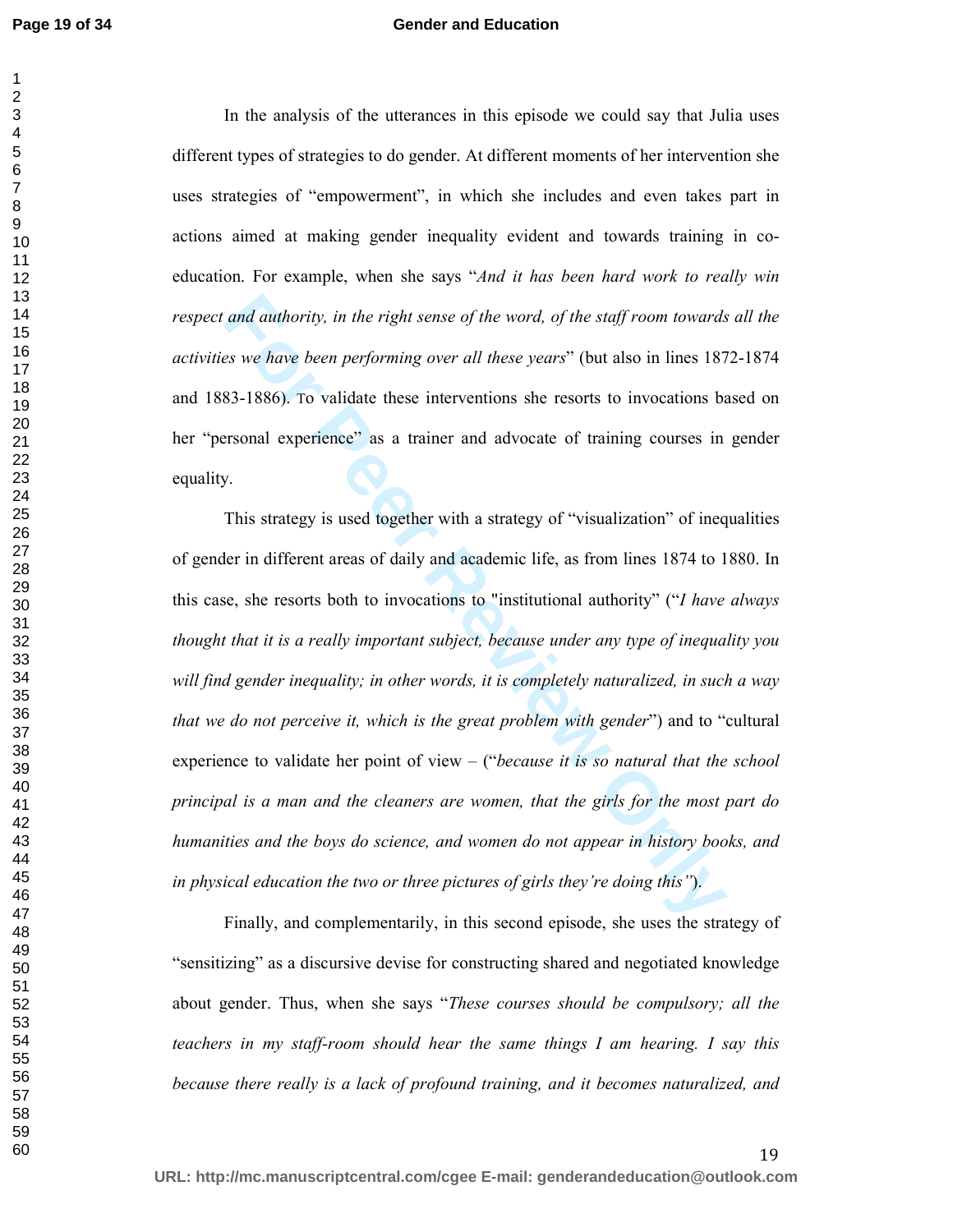*really, when people receive training, or when a work groups comes which really knows what it is doing, well, get an article, discuss it, do work with students and take it",* she refers to the importance of everyone working towards equality, for which she draws on "teaching profession knowledge" as a criteria for validation.

To finish the analysis of this conflict we now present a third episode. The "subject" of this third episode revolves around "the difficulty that men in particular have in perceiving the inequality that affects women at a time when significant progress has been made in gender equality".

| "subject" of this third episode revolves around "the difficulty that men in particular                  |
|---------------------------------------------------------------------------------------------------------|
| have in perceiving the inequality that affects women at a time when significant                         |
| progress has been made in gender equality".                                                             |
| Extract 3                                                                                               |
| Julia: This morning, for example, I was talking to an inspector and telling him that there were<br>1914 |
| only a few women at the inspection. "Damn it!, I don't know why you complain if you<br>1915             |
| have advanced a lot in recent years! Besides, if you want to win a prize in the lottery,<br>1916        |
| you will have to buy a lottery ticket, come on, and become an inspector yourself!" Wait<br>1917         |
| a minute, we aren't talking about that, it's question of seeing why women can't get<br>1918             |
| certain responsibilities, do you understand? When you have to debate about equality,<br>1919            |
| sometimes it's very difficult to make working groups with people who can move and<br>1920               |
| provoke other people and if you get this, people will join, do you know what I mean?<br>1921            |
| There are two kinds of positions about this subject. On one hand, those people for<br>1922              |
| whom co-education produces repulsion because it's like the (military) wing of feminism<br>1923          |
| in education and feminism has created a lot of repulsion. The Franco system said that<br>1924           |
| feminists were crazy women. On the other hand, it (feminism) has created very<br>1925                   |
| forthright people who have begun to work about these subjects and, they are working<br>1926             |
| overtime, do you know? In other words, there are two attitudes towards this subject. But<br>1927        |
| the most important thing, as I say, is for people to join the cause.<br>1928                            |
| Amanda: And I just wanted to say, that up to that point, we, the teachers have a bandage<br>1930        |
| covering our eyes on this subject, and when we made the diagnosis we saw that the boys<br>1931          |
| were the ones occupying the patio, with the girls all standing round the side, and in the<br>1932       |
| classes the girls sat together and the boys somewhere else, and the boys were more<br>1933              |
| participative, they were the ones who interrupted the class $(\ldots)$<br>1934                          |
| Again Julia argues by trying to construct a shared knowledge about gender                               |
| that would enable teachers to do gender in education institutions. She starts by                        |

Again Julia argues by trying to construct a shared knowledge about gender that would enable teachers to do gender in education institutions. She starts by complaining about the lack of awareness about inequality. In our study it seems particularly noteworthy that one of the ways in which the strategy of "visualization" is used is by complaining about teachers' lack of awareness of gender equality, as when Julia says "*This morning, for example, I was talking to an inspector and telling him that there were only a few women at the inspection. 'Damn it, I don't know why you*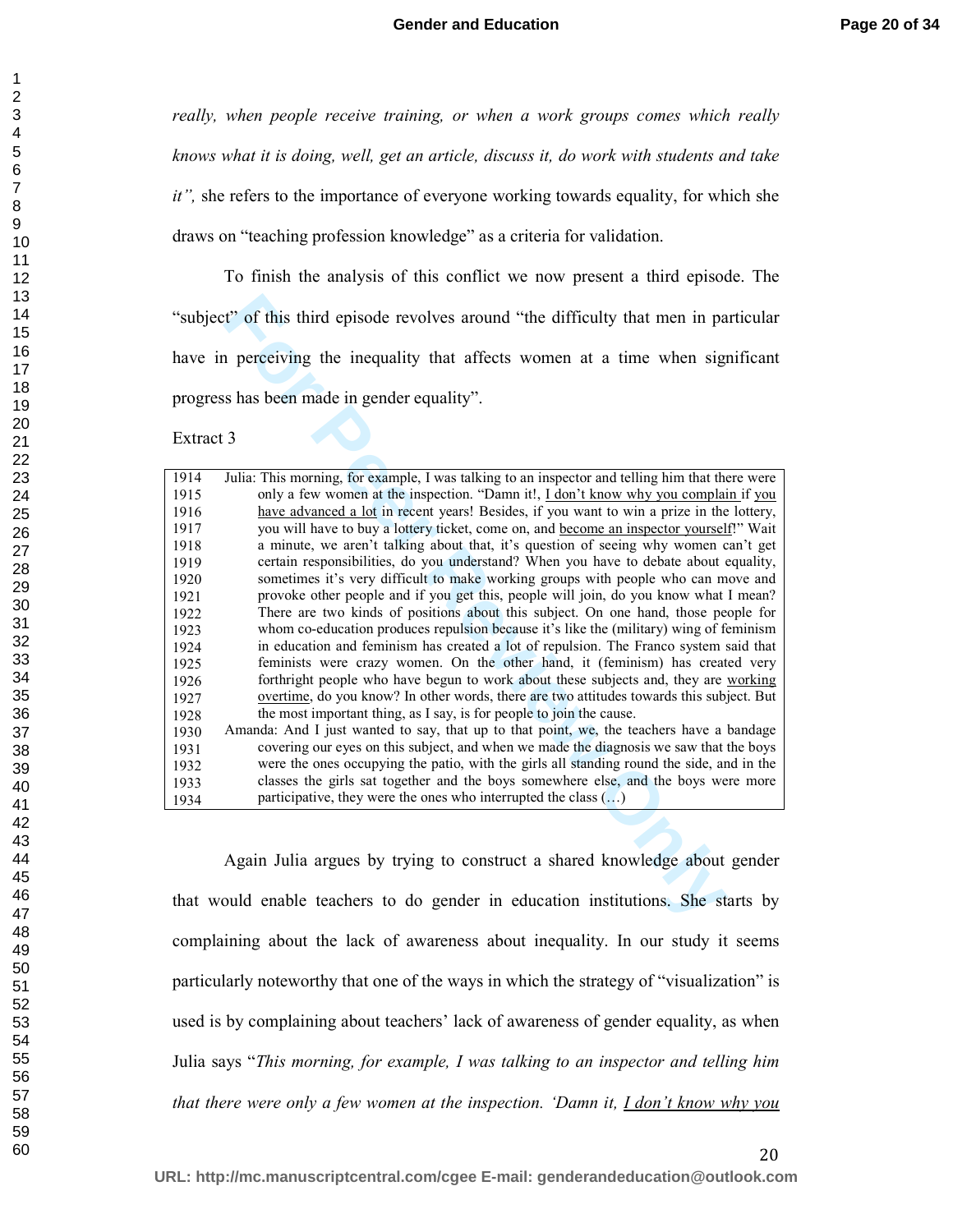#### **Gender and Education**

ion of changes towards equality between men and women (Carrera, D. meiras, 2011; Santamaría et al. 2013; Verdonk et al. 2009). This si<br>blindness, is one of the most widely used by groups who undertake<br>policies, presenting *complain if you have advanced a lot in recent years! Besides, if you want to win a prize in the lottery, you will have to buy a lottery ticket, come on, and become an inspector yourself!' Wait a minute, we aren't talking about that, it's question of seeing why women can't get certain responsibilities, do you understand?"* This "Gender Blindness" is well documented as a crucial factor for inhibiting the promotion of changes towards equality between men and women (Carrera, [Depalma](https://www.researchgate.net/publication/251304110_Toward_a_More_Comprehensive_Understanding_of_Bullying_in_School_Settings?el=1_x_8&enrichId=rgreq-18dbcbde78586745be6677a2184db5b4-XXX&enrichSource=Y292ZXJQYWdlOzI4MTA5MTMwMTtBUzoyNjQ3OTQwMTYwNTUyOTZAMTQ0MDE0MzIyMTIyNQ==)  [and Lameiras, 2011;](https://www.researchgate.net/publication/251304110_Toward_a_More_Comprehensive_Understanding_of_Bullying_in_School_Settings?el=1_x_8&enrichId=rgreq-18dbcbde78586745be6677a2184db5b4-XXX&enrichSource=Y292ZXJQYWdlOzI4MTA5MTMwMTtBUzoyNjQ3OTQwMTYwNTUyOTZAMTQ0MDE0MzIyMTIyNQ==) Santamaría et al. 2013; Verdonk et al. 2009). This strategy, gender blindness, is one of the most widely used by groups who undertake active gender policies, presenting different points of view or "voices", which come into conflict on subjects of gender equality. These are voices which are embodied in specific discourses (of a colleague, the principal, etc.) but carry different ideological positions that come into conflict in questions of equality. These discordant voices tend to appear through the use of irony as a rhetorical device and a direct style, as mechanisms that alter the normative use of language and contribute to attracting attention, surprising with their originality and persuasiveness, and allowing more effective communication. Maybe because of that, both in this case and in the first episode (when María says: "*I think that people have the idea that there isn't so much inequality today, and that women are progressing a lot, and they are occupying a lot of areas … so, there isn't inequality, which isn't perceived, you understand?*") this strategy was formulated using a broad set of prosodic resources (intonation, accentuation, rhythm, speech velocity, exclamations, raised tone of voice, etc.) which obviously has a communicative function. Finally, this discursive strategy rested, as was to be expected, on the use of "personal experience" as a source of validation of the argumentation presented.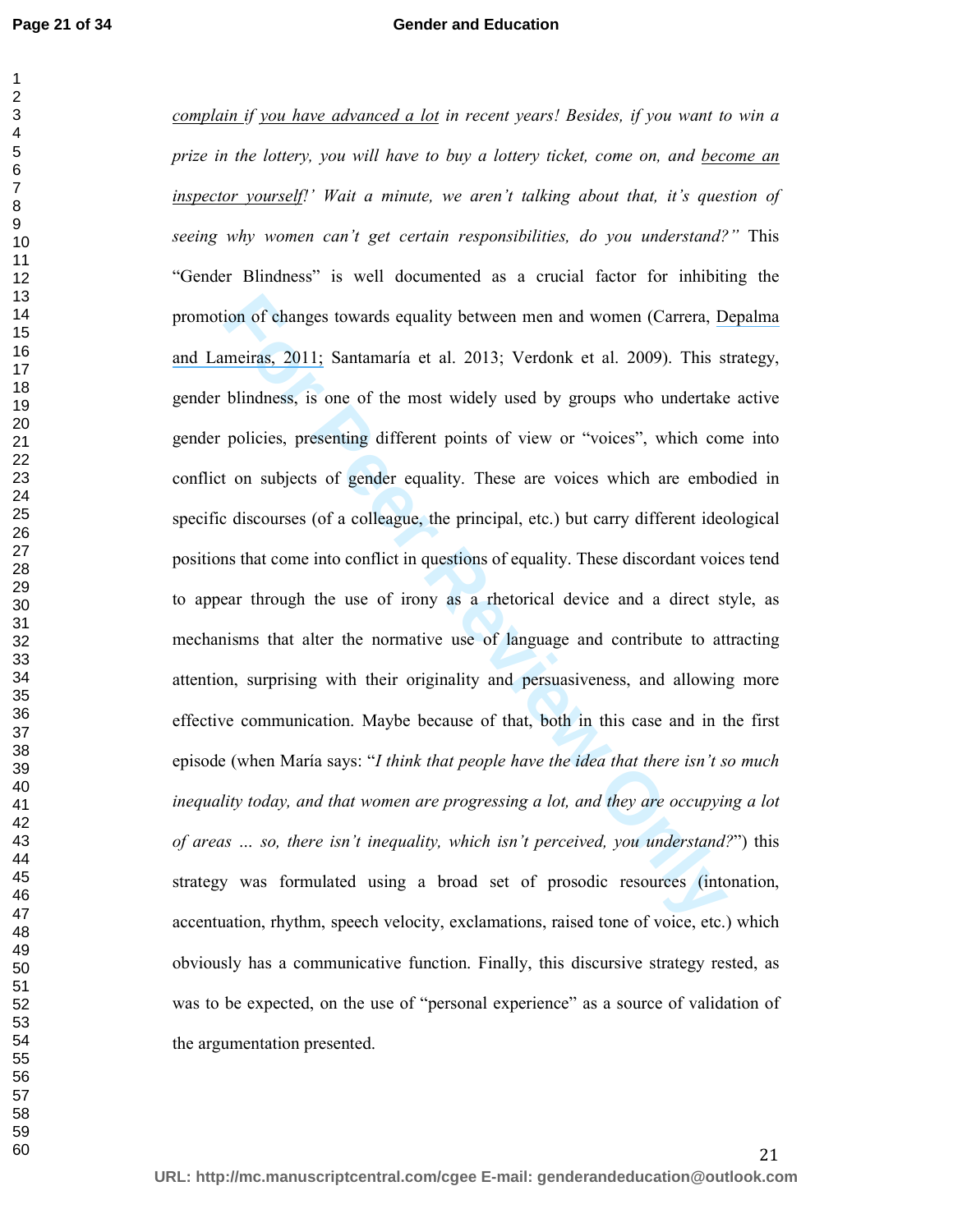ducation work groups, and in projects of educational innovation in gence<br>the the use of the "visualization" strategy, this teacher gives he<br>tation of the two points of view, two voices or two ideologies which co<br>in the rec In this episode, Julia uses strategies of "sensitizing" to discuss how it is possible, if one works with active, provocative people, to make sure that "*people will join"* (line 1921) and that *"people will join the cause*" (line 1930), on the basis of the "cultural experience" of the group. Perhaps she uses "cultural experience" as a way to validate her argument because most of the participants have a great deal of experience in co-education work groups, and in projects of educational innovation in gender, etc. Through the use of the "visualization" strategy, this teacher gives her own interpretation of the two points of view, two voices or two ideologies which come into conflict in the recognition or not of the inequality between men and women. In this case, Julia resorts both to invocations to "cultural experience" ("*There are two kinds of positions about this subject. On one hand, those people for whom co-education produces repulsion"*) and to "ideology" ("*The Franco system said that feminists were crazy women*") to validate her standpoint. To defend the existence of the former she resorts, as a source of validation, to the dominant ideology of a specific historical period in Spain, under Franco's regime, whose influence can still be felt today.

This intervention of Julia forces Amanda to assume this position and strengthens Julia's point of view in the group, which leads to the conflict being resolved by the group as they adopt this line of argument (being an extremist on issues of co-education or non-sexist language produces rejection in many people) and thereby recognizes Julie's authority on the subject. Through the use of the "sensitizing" strategy, as when Amanda says "*And I just wanted to say, that up to that point, we, the teachers have a bandage covering our eyes on this subject*", Amanda shows that she shares Julia's point of view and she resorts, as a source of validation, to "cultural experience". Further, through the use of "visualization", she gives more examples of her "personal experience" as a source of validation of the argumentation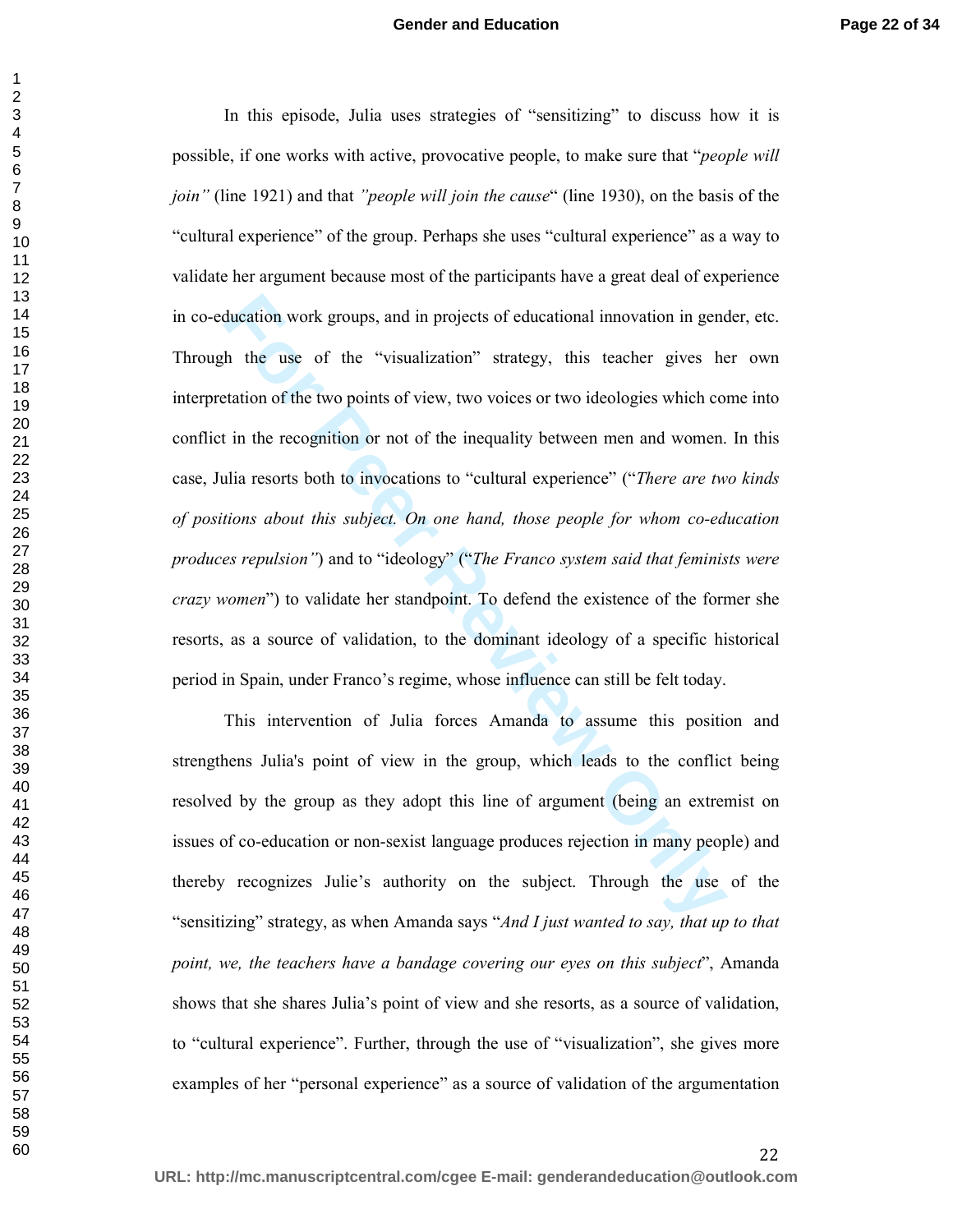#### **Gender and Education**

presented by Julia and herself, as when Amada says "*boys were the ones occupying the patio, with the girls all standing round the side, and in the classes the girls sat together and the boys somewhere else, and the boys were more participative, they were the ones who interrupted the class*".

The following table is an outline of the different extracts analyzed.

#### [Table 5 near here]

[Table 5 near here]<br>A microanalysis of teachers' discourses has allowed us to study how a<br>dge about gender equality and the role of the school and their work co<br>gender. The analysis of the teachers' discourses in the resol A microanalysis of teachers' discourses has allowed us to study how a shared knowledge about gender equality and the role of the school and their work coalesces around gender. The analysis of the teachers' discourses in the resolution of conflicts which arose in the understanding and application of the Equality Plan has provided us with an opportunity to study how they work out these new codes and regulations for educational practice and integrate a gender perspective. It has helped us understand the social process through which teacher experts in co-education construct gender culture in the school settings, providing different levels of analysis of the interactions and conflicts that the teachers experience while applying the Equality Plan. At the same time, discourse analysis has given us conceptual tools to study the process of the construction of new, shared meanings on gender equality in the school settings, and this in turn has allowed us to study how the socio-cultural level is created and recreated dynamically in interactions. We have used "invocations", which have already proven to be a valuable resource in the shared construction of meaning in school contexts, to find out how knowledge about gender equality is constructed as a result of the implementation of a new educational policy on this subject. We also found that teachers use a variety of discursive strategies to do gender, with "visualization" and "sensitizing" being very present when coping with the resolution of conflicts in the school settings.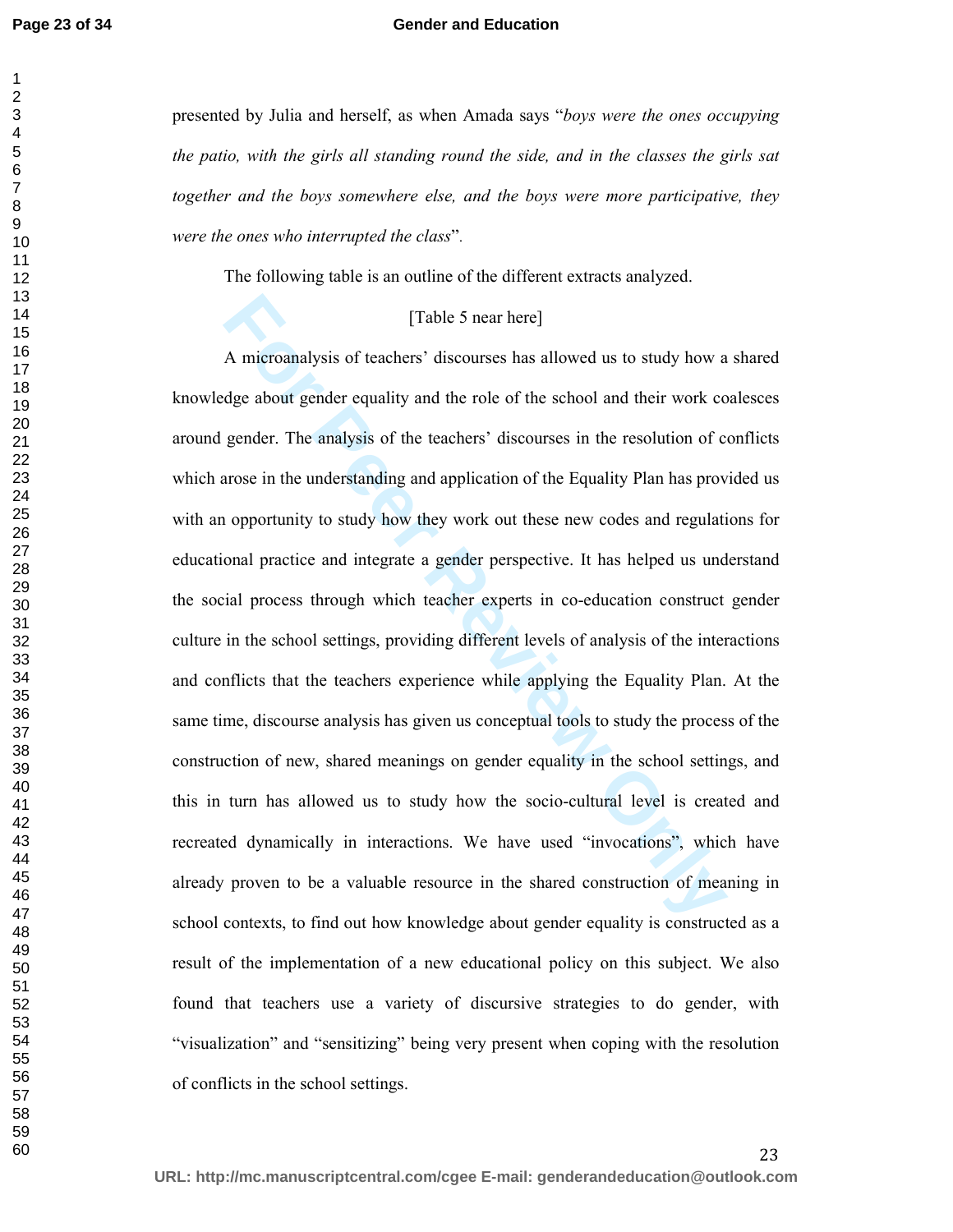#### **Conclusions**

in argument is that the Plan for Equal Opportunities between women a<br>ation offered an opportunity to change the culture of gender in school s<br>research standpoint, it gave us the chance to observe this process of<br>micro-anal The main aim of this article was to examine how Andalusian teachers who are experts in co-education discuss gender (in) equality and in doing so construct shared meanings about gender equality and how these meanings can influence their practices. Our main argument is that the Plan for Equal Opportunities between women and men in education offered an opportunity to change the culture of gender in school settings. From a research standpoint, it gave us the chance to observe this process of change with a micro-analytical lens in the early stages of its implementation. In formal terms, the Plan meant that schools had to assume the social role of correcting gender imbalances and inequalities by adopting the gender perspective as the backbone of educational practice. Its implementation was responsible for introducing social debate about equality between men and women into the school and into the discourses and practices of the teaching staff as a central issue.

Analysis of discussions of the Equality Plan revealed the strong presence of social voices skeptical of equality in the school, such as *inequality doesn't exist*, *women are making too much progress*, etc., highlighting the reality of the social context and suggesting the need for further action to highlight gender inequality. This indicates that gender is done at school settings through multiple social voices embodied in the discourses and interactions which take place in the school context. The policies and plans for promoting gender equality in education help to counteract these voices' socio-educational influence, by introducing and giving value to other voices and discourses coming from feminists in educational practice. In a previous study, Santamaría, et al. (2013) revealed the variety of voices which inhabit the discourses of teachers in relation to the changes in the subject of gender equality at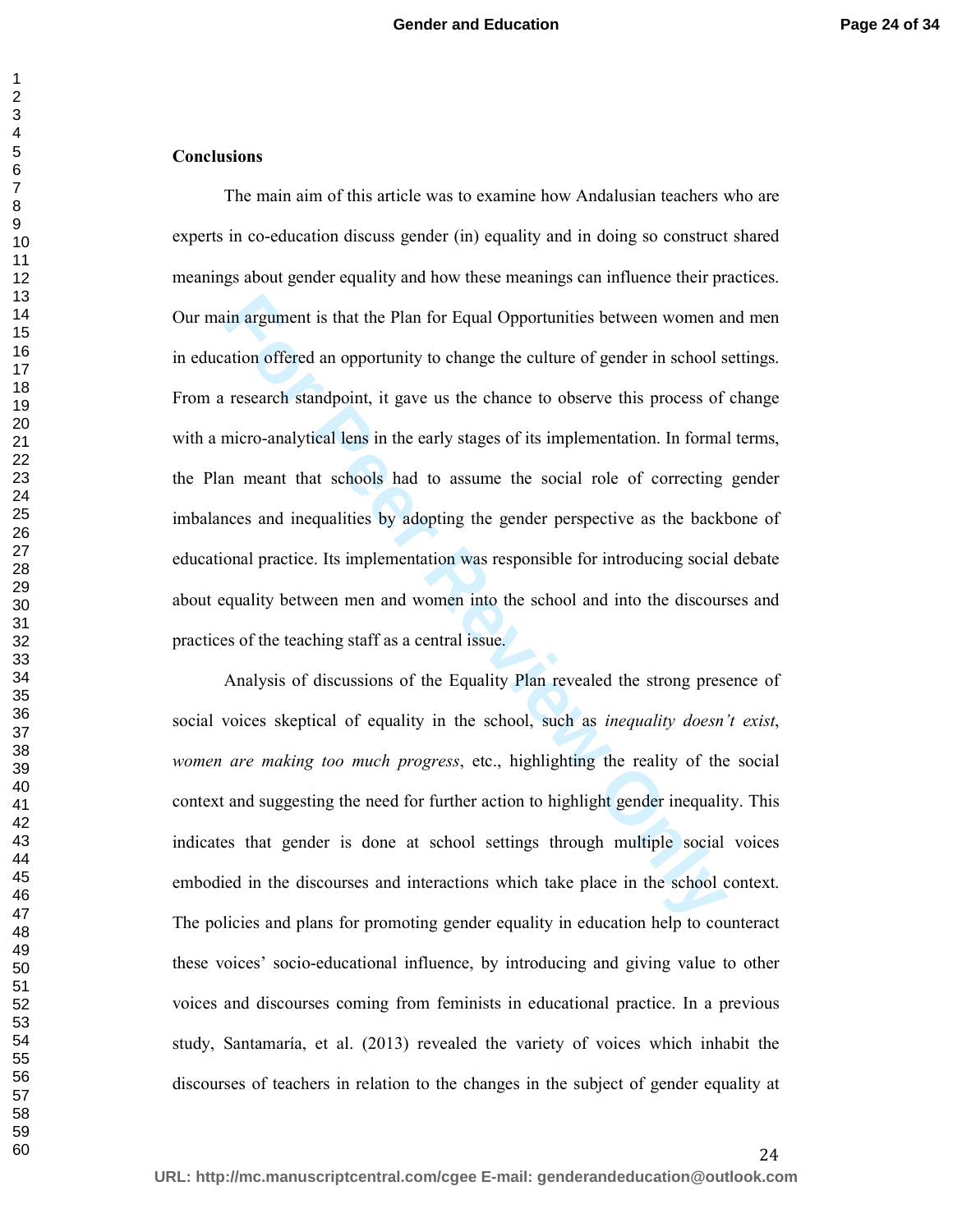#### **Gender and Education**

onal context, accompanying this with a rich variety of invocatize and validate their points of view, with particular emphasis on "nece" and "ideology", as we saw here. The women's movement so e gender consciousness through school. They saw these voices as a useful analytical tool to lay bare the social, cultural, institutional and historical context in which the conversation takes place and to reveal the position taken by teachers in these processes of change. To do this, the most argumentative and persuasive discourse is used by female teachers with an awareness strategy aimed at countering the influence of these voices in the educational context, accompanying this with a rich variety of invocations to legitimize and validate their points of view, with particular emphasis on "cultural experience" and "ideology", as we saw here. The women's movement seeks to promote gender consciousness through collective actions to improve women's position in society (Liss, et al. 2001; Reid and Purcell 2004). A substantial body of research has focused on gender training and awareness for teachers as a crucial factor for promoting favorable changes towards equality between men and women (Carrera, [Depalma and Lameiras 2011;](https://www.researchgate.net/publication/251304110_Toward_a_More_Comprehensive_Understanding_of_Bullying_in_School_Settings?el=1_x_8&enrichId=rgreq-18dbcbde78586745be6677a2184db5b4-XXX&enrichSource=Y292ZXJQYWdlOzI4MTA5MTMwMTtBUzoyNjQ3OTQwMTYwNTUyOTZAMTQ0MDE0MzIyMTIyNQ==) Verdonk et al. 2009). Rebollo, et al. (2011) found a wide repertoire of strategies for doing gender at school settings, with the use of argumentation with forms of theoretical and practical reasoning being more widespread when they want "people to join the cause"**.**

In this paper we have developed a methodological approach to analyze discursive practices that create shared meanings in school settings and produce changes in school culture about gender equality. This approach has helped to study how expert teachers in co-education do gender through their discourse and interactions, but it has also helped to identify key features of social contexts that are either obstacles or advantages for social changes related to the gender system. The conceptual categories used for the analysis of teachers' discourse reveal useful tools for a combined analysis of the socio-cultural and interactive levels of the social system of gender through the actions of the teachers. In parallel, we would like to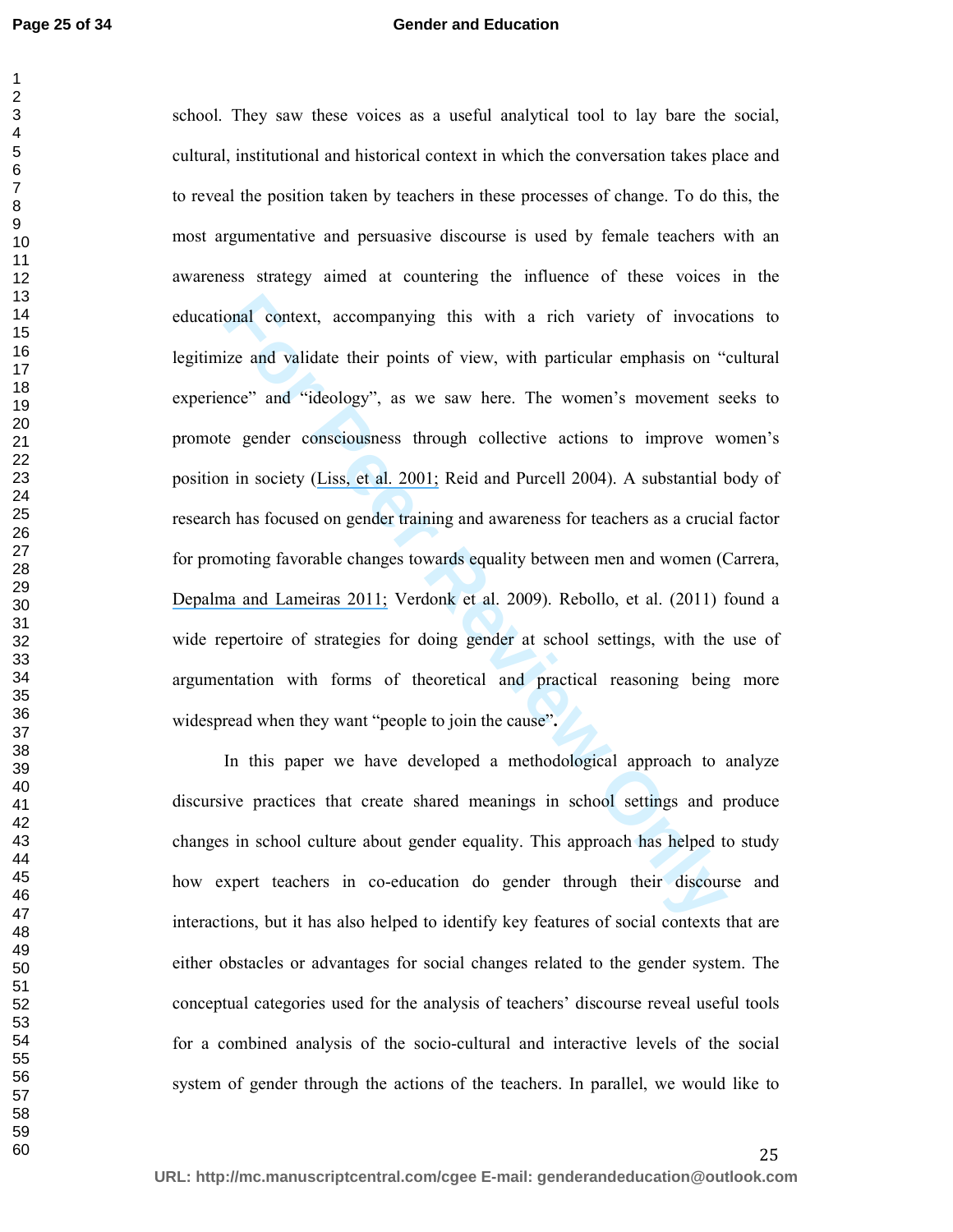point out that this approach has also been valuable for revealing the ways in which responsive teachers for the implementation of a Plan for Gender Equality act in school settings to construct new values and meanings associated with equality between women and men, identifying how they act and the resources they draw on to do so.

As we have pointed out above, the purpose of the First Strategic Plan was to address and overcome different forms of gender discrimination. More specifically, it was intended to create conditions and structures that promote equal opportunities for women and men in our region. We think that in order to achieve this goal, a necessary condition is the active participation and involvement of all sectors in Andalusian society. Its implementation in wider society will make the plan an appropriate and useful tool to advance towards real and effective equality between women and men.

and overcome different forms of gender discrimination. More specified to create conditions and structures that promote equal opportuni and men in our region. We think that in order to achieve this goal, a ne on is the acti The important legal advances in our region during the last decades have not yet allowed us to overcome gender inequity. The new legislation and the implementation of the Andalusian Plan for Gender Equality in education alone will not bring the necessary changes. We also need to train professionals capable of developing educational activities in areas such as equal opportunities, gender violence co-education and sexual education. All these activities must involve specific training in gender and co-education. For this reason, we think that there is still much to be done, including: a) to incorporate gender perspectives in all courses and training activities involving professionals working with young people, b) to promote the effective participation of associations (especially women's associations) in the transmission of equitable gender values, as well as in co-education projects in schools (i.e. by participating in school councils), c) to establish general educational strategies for alternative conflict resolution, such as dialogue, conciliation, negotiation or mediation, and d) to promote the balanced participation of women and men in school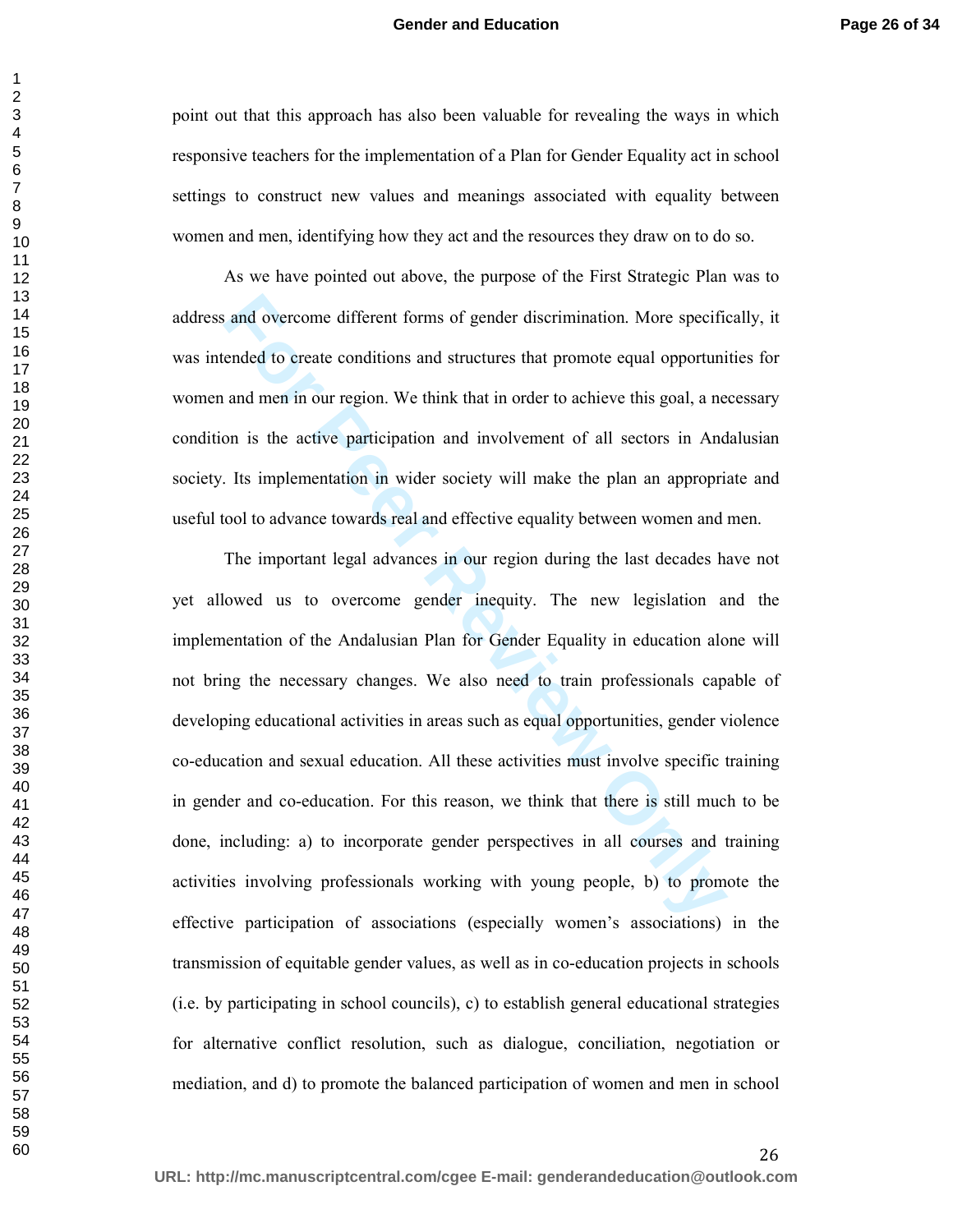#### **Gender and Education**

boards and other positions of responsibility, as well as in teaching at all levels. We need, in sum, to train teachers who must be experts not only in the different subjects of the curriculum, but in gender perspectives in their educational practices. The current offers a preliminary approach to the analysis of how these teachers who are experts in co-education might understand and implement the legal principles of gender equity. The road to gender equality will be long and possibly difficult, but definitely exciting.

#### **Notes**

equity. The road to gender equality will be long and possibly diffic<br>ty exciting.<br>The exercise of the results presented in this article come from a<br>ment (Proyecto de Excelencia "Teón XXI: Creación de recursos digital<br>cimie 1. The materials analyzed and the results presented in this article come from a larger research project that was funded by a grant from the Andalusian Regional Government (Proyecto de Excelencia "Teón XXI: Creación de recursos digitales para el conocimiento y difusión de la cultura de género en la escuela", P06-HUM-01408), aimed at making a diagnosis of gender culture in secondary schools in Andalusia. Once done, we will discuss the results and point out some preliminary conclusions.

2. For conducting group discussions, we enjoyed the cooperation of advisors from Teacher Centers of Seville and Granada (CEPS) who selected teachers taking into consideration the inclusion criteria. They also provided us with the information to contact them on their centers. We negotiated with teachers and advisors the timetable to collect data. Teachers participated voluntarily and they filled out the authorization requested to participate and to be video registered.

*.* To maintain teachers' confidentiality and anonymity, we have changed their names in the transcripts. We also removed some references with which participants could be identified (names of their centres, names of co-workers, projects in which they were involved, etc.).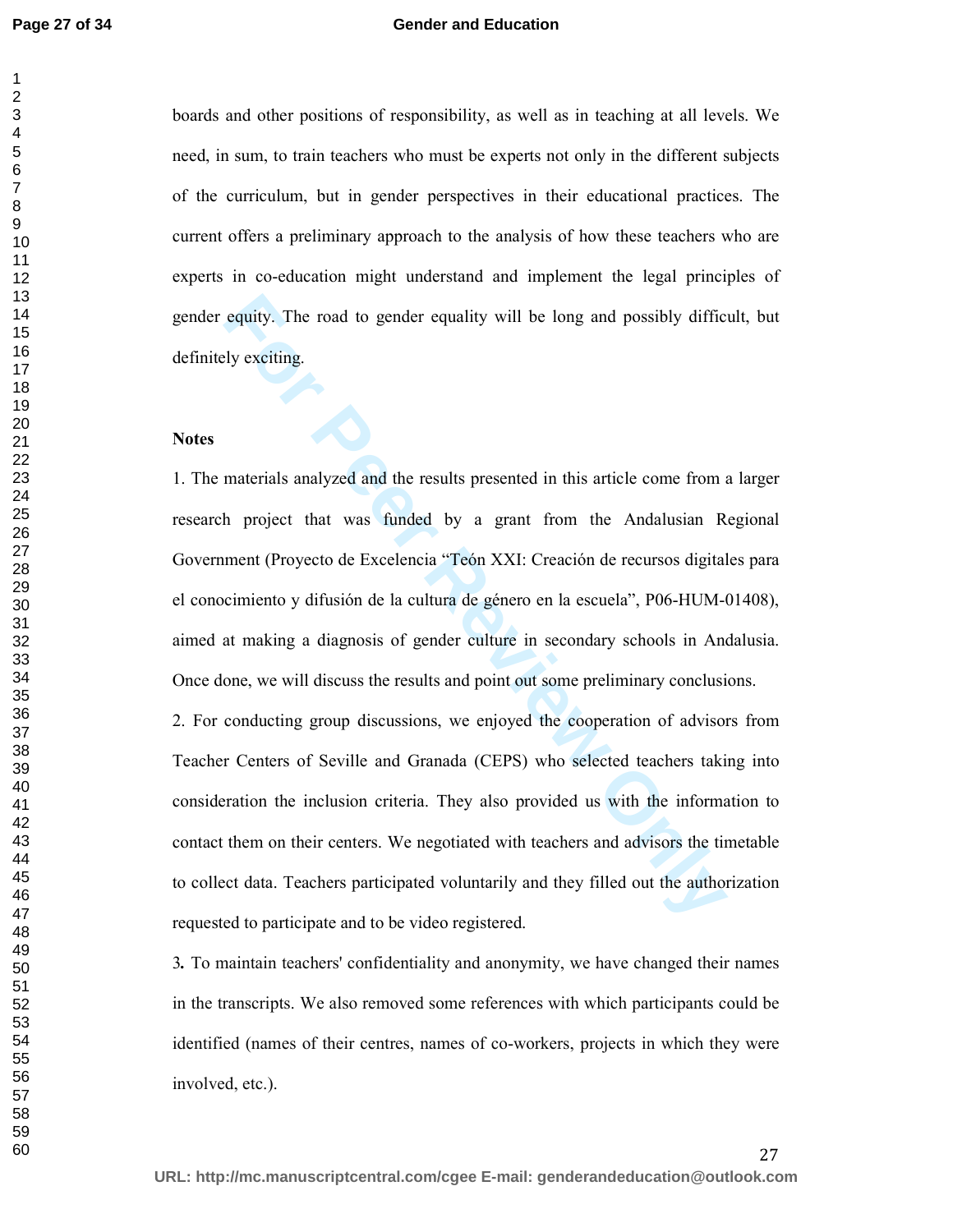#### **References**

- Bakhtin, Mihail. 1986. *[Speech genres and other late essays](https://www.researchgate.net/publication/243449848_Speech_Genres_Other_Late_Essays?el=1_x_8&enrichId=rgreq-18dbcbde78586745be6677a2184db5b4-XXX&enrichSource=Y292ZXJQYWdlOzI4MTA5MTMwMTtBUzoyNjQ3OTQwMTYwNTUyOTZAMTQ0MDE0MzIyMTIyNQ==)* Austin: University of [Texas Press.](https://www.researchgate.net/publication/243449848_Speech_Genres_Other_Late_Essays?el=1_x_8&enrichId=rgreq-18dbcbde78586745be6677a2184db5b4-XXX&enrichSource=Y292ZXJQYWdlOzI4MTA5MTMwMTtBUzoyNjQ3OTQwMTYwNTUyOTZAMTQ0MDE0MzIyMTIyNQ==)
- Bohnsack, Ralf. 2004. Group discussion and focus group. In Flick, Uwe, von Kardorf, Emst, Steinke, Ines, eds. *A Companion to Qualitative Research*, 214-221. Sage, London.
- Butler, Judith. 1990. *Gender Trouble*. New York: Routledge.
- Butler, Judith. 1993. *Bodies that Matter: On the Discursive Limits of "sex"*. New [York: Routledge.](https://www.researchgate.net/publication/245588513_Bodies_That_Matter_The_Discursive_Limits_of_Sex?el=1_x_8&enrichId=rgreq-18dbcbde78586745be6677a2184db5b4-XXX&enrichSource=Y292ZXJQYWdlOzI4MTA5MTMwMTtBUzoyNjQ3OTQwMTYwNTUyOTZAMTQ0MDE0MzIyMTIyNQ==)
- Bruner, Jerome. 2006. *In Search of Pedagogy. Selected Works of Jerome Bruner*. London, New York: Routle.
- [Carrera, María, Renée DePalma, and María Lameiras. 2011. Toward a More](https://www.researchgate.net/publication/251304110_Toward_a_More_Comprehensive_Understanding_of_Bullying_in_School_Settings?el=1_x_8&enrichId=rgreq-18dbcbde78586745be6677a2184db5b4-XXX&enrichSource=Y292ZXJQYWdlOzI4MTA5MTMwMTtBUzoyNjQ3OTQwMTYwNTUyOTZAMTQ0MDE0MzIyMTIyNQ==)  Comprehensive Understanding of Bullying in School Settings. *Educational Psychology Review* 23:479-499.
- Crawford, Mary. 2006. *Transformations. Women, Gender and Psychology.* McGraw-Hill: Boston.
- **Formally 1990.** General Energy energy and Martier Eurer Counterparts and Martier Couldinary Maria 1990. General Trouble New York: Routledge.<br> **For** Judith. 1993. *Bodies that Matter: On the Discursive Limits of "sex*<br> **Fo** [Crawford, Mary, and Roger Chaffin. 1997. The meanings of difference: cognition in](https://www.researchgate.net/publication/288482953_The_Meanings_of_Difference_Cognition_in_Social_and_Cultural_Context?el=1_x_8&enrichId=rgreq-18dbcbde78586745be6677a2184db5b4-XXX&enrichSource=Y292ZXJQYWdlOzI4MTA5MTMwMTtBUzoyNjQ3OTQwMTYwNTUyOTZAMTQ0MDE0MzIyMTIyNQ==)  social and cultural context. In *Gender differences in human cognition*, ed. P.J. Caplan, M. et al., 81-130. Oxford: Oxford University Press
- [Cuenca Gómez, Patricia. 2008. Mujer y constitución: los derechos de la mujer antes y](https://www.researchgate.net/publication/44097632_Mujer_y_Constitucion_los_derechos_de_la_mujer_antes_y_despues_de_la_Constitucion_Espanola_de_1978?el=1_x_8&enrichId=rgreq-18dbcbde78586745be6677a2184db5b4-XXX&enrichSource=Y292ZXJQYWdlOzI4MTA5MTMwMTtBUzoyNjQ3OTQwMTYwNTUyOTZAMTQ0MDE0MzIyMTIyNQ==)  [después de la Constitución Española de 1978.](https://www.researchgate.net/publication/44097632_Mujer_y_Constitucion_los_derechos_de_la_mujer_antes_y_despues_de_la_Constitucion_Espanola_de_1978?el=1_x_8&enrichId=rgreq-18dbcbde78586745be6677a2184db5b4-XXX&enrichSource=Y292ZXJQYWdlOzI4MTA5MTMwMTtBUzoyNjQ3OTQwMTYwNTUyOTZAMTQ0MDE0MzIyMTIyNQ==) *Universitas. Revista de [Filosofía, Derecho y Política, 8,](https://www.researchgate.net/publication/44097632_Mujer_y_Constitucion_los_derechos_de_la_mujer_antes_y_despues_de_la_Constitucion_Espanola_de_1978?el=1_x_8&enrichId=rgreq-18dbcbde78586745be6677a2184db5b4-XXX&enrichSource=Y292ZXJQYWdlOzI4MTA5MTMwMTtBUzoyNjQ3OTQwMTYwNTUyOTZAMTQ0MDE0MzIyMTIyNQ==)* 73-103.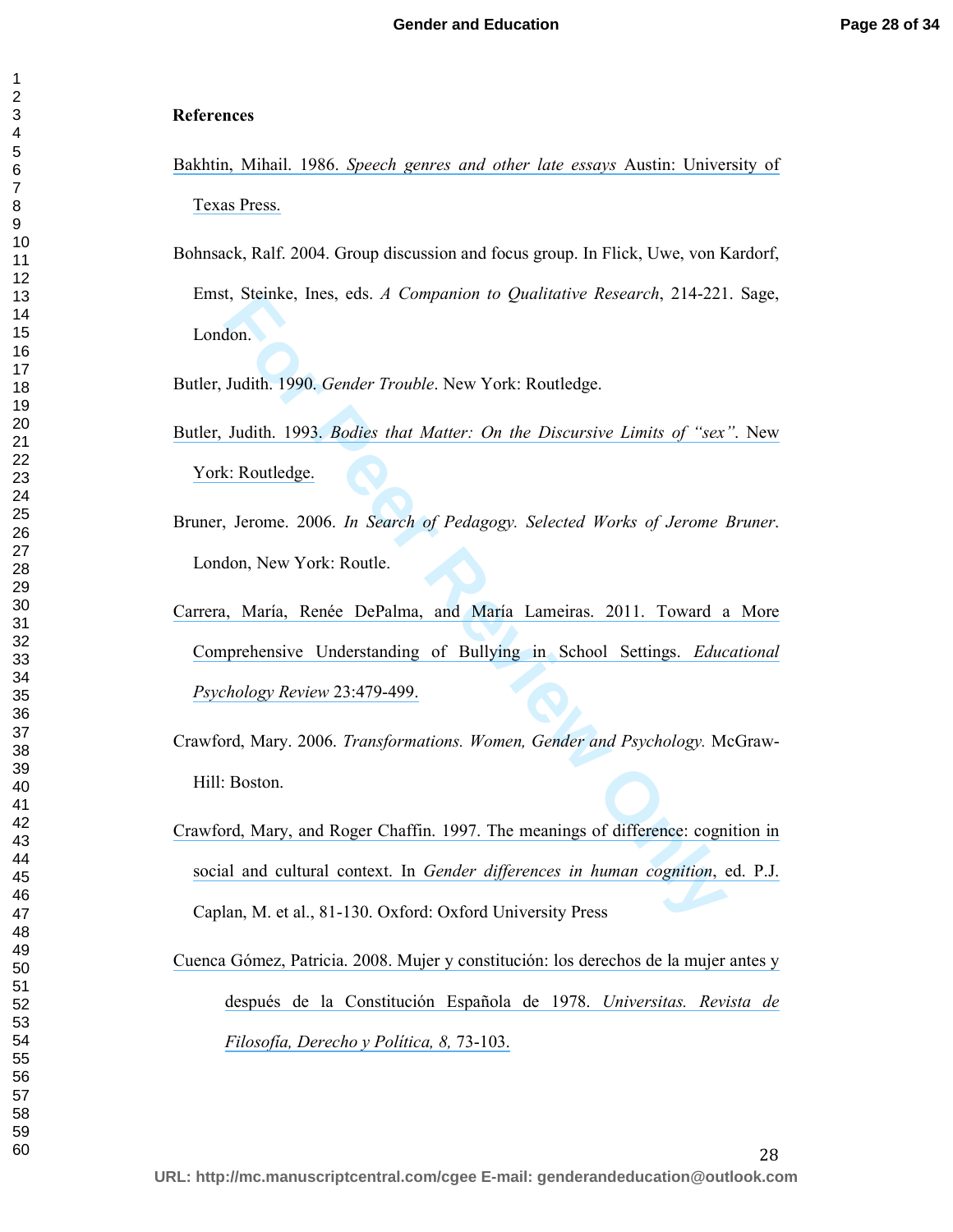- [Cubero, Rosario, and María José Ignacio. 2011. Accounts in the classroom: Discourse](https://www.researchgate.net/publication/233282770_Accounts_in_the_Classroom_Discourse_and_the_Coconstruction_of_Meaning?el=1_x_8&enrichId=rgreq-18dbcbde78586745be6677a2184db5b4-XXX&enrichSource=Y292ZXJQYWdlOzI4MTA5MTMwMTtBUzoyNjQ3OTQwMTYwNTUyOTZAMTQ0MDE0MzIyMTIyNQ==)  [and the co-construction of meaning.](https://www.researchgate.net/publication/233282770_Accounts_in_the_Classroom_Discourse_and_the_Coconstruction_of_Meaning?el=1_x_8&enrichId=rgreq-18dbcbde78586745be6677a2184db5b4-XXX&enrichSource=Y292ZXJQYWdlOzI4MTA5MTMwMTtBUzoyNjQ3OTQwMTYwNTUyOTZAMTQ0MDE0MzIyMTIyNQ==) *Journal of Constructivist Psychology*  [24:234-267.](https://www.researchgate.net/publication/233282770_Accounts_in_the_Classroom_Discourse_and_the_Coconstruction_of_Meaning?el=1_x_8&enrichId=rgreq-18dbcbde78586745be6677a2184db5b4-XXX&enrichSource=Y292ZXJQYWdlOzI4MTA5MTMwMTtBUzoyNjQ3OTQwMTYwNTUyOTZAMTQ0MDE0MzIyMTIyNQ==)
- [Danielsson, Anna T. 2012. Exploring woman university physics students 'doing](https://www.researchgate.net/publication/232816573_Exploring_woman_university_physics_students_)  [gender' and 'doing physics'](https://www.researchgate.net/publication/232816573_Exploring_woman_university_physics_students_)*. Gender and Education* 24(1):25-39.

Departamento de redacción Civitas. 2011. *Constitución Española*. Madrid: Civitas.

- Garfinkel, Harold. 1967. *Studies in Ethnomethodology.* Englewood Cliffs, N.J.: [Prentice-Hall.](https://www.researchgate.net/publication/202187153_Studies_In_Ethnomethodology?el=1_x_8&enrichId=rgreq-18dbcbde78586745be6677a2184db5b4-XXX&enrichSource=Y292ZXJQYWdlOzI4MTA5MTMwMTtBUzoyNjQ3OTQwMTYwNTUyOTZAMTQ0MDE0MzIyMTIyNQ==)
- **Example 18 Constitution** Española. Madrid: Civital, Harold. 1967. *Studies in Ethnomethodology*. Engl[ew](https://www.researchgate.net/publication/248930221_Gender_Equality_and_Women)ood Cliffs tice-Hall.<br> **E** f[or](https://www.researchgate.net/publication/202187153_Studies_In_Ethnomethodology?el=1_x_8&enrichId=rgreq-18dbcbde78586745be6677a2184db5b4-XXX&enrichSource=Y292ZXJQYWdlOzI4MTA5MTMwMTtBUzoyNjQ3OTQwMTYwNTUyOTZAMTQ0MDE0MzIyMTIyNQ==) Women. 2008. Guía de Co-educación. Sintesis sobre la Educación<br>
Idad de Oportunidades e Institute for Women. 2008. Guía de Co-educación. Síntesis sobre la Educación para la Igualdad de Oportunidades entre Mujeres y Hombres. Madrid: Instituto de la Mujer (Ministerio de Igualdad), Gobierno de España.
- Junta de Andalucía. 2005. I Plan de Igualdad entre Hombres y Mujeres en Educación. Sevilla: Consejería de Educación, Junta de Andalucía.
- [Kabeer, Naila. 2005. Gender equality and women's empowerment: A critical analysis](https://www.researchgate.net/publication/248930221_Gender_Equality_and_Women)  of the third millennium development goal. *Gender & Development* 13:13-24.
- [Kitzinger, Celia. 2009. Doing gender: a conversation analytic perspective.](https://www.researchgate.net/publication/240696476_Doing_GenderA_Conversation_Analytic_Perspective?el=1_x_8&enrichId=rgreq-18dbcbde78586745be6677a2184db5b4-XXX&enrichSource=Y292ZXJQYWdlOzI4MTA5MTMwMTtBUzoyNjQ3OTQwMTYwNTUyOTZAMTQ0MDE0MzIyMTIyNQ==) *Gender & Society* 23:94-98.
- [Liss, Miriam, Christy O'Connor, Elena Morosky, and Mary Crawford. 2001. What](https://www.researchgate.net/publication/227510110_What_Makes_a_Feminist_Predictors_and_Correlates_of_Feminist_Social_Identity_in_College_Women?el=1_x_8&enrichId=rgreq-18dbcbde78586745be6677a2184db5b4-XXX&enrichSource=Y292ZXJQYWdlOzI4MTA5MTMwMTtBUzoyNjQ3OTQwMTYwNTUyOTZAMTQ0MDE0MzIyMTIyNQ==)  [Makes a Feminist? Predictors and Correlates of Feminist Social Identity in College](https://www.researchgate.net/publication/227510110_What_Makes_a_Feminist_Predictors_and_Correlates_of_Feminist_Social_Identity_in_College_Women?el=1_x_8&enrichId=rgreq-18dbcbde78586745be6677a2184db5b4-XXX&enrichSource=Y292ZXJQYWdlOzI4MTA5MTMwMTtBUzoyNjQ3OTQwMTYwNTUyOTZAMTQ0MDE0MzIyMTIyNQ==)  Women. *[Psychology of Women Quarterly](https://www.researchgate.net/publication/227510110_What_Makes_a_Feminist_Predictors_and_Correlates_of_Feminist_Social_Identity_in_College_Women?el=1_x_8&enrichId=rgreq-18dbcbde78586745be6677a2184db5b4-XXX&enrichSource=Y292ZXJQYWdlOzI4MTA5MTMwMTtBUzoyNjQ3OTQwMTYwNTUyOTZAMTQ0MDE0MzIyMTIyNQ==)* 25:124-133.
- [Lombardo, Emannuela. 2005. Integrating or setting the agenda? Gender](https://www.researchgate.net/publication/237293940_Integrating_or_Setting_the_Agenda_Gender_Mainstreaming_in_the_European_Constitution-Making_Process?el=1_x_8&enrichId=rgreq-18dbcbde78586745be6677a2184db5b4-XXX&enrichSource=Y292ZXJQYWdlOzI4MTA5MTMwMTtBUzoyNjQ3OTQwMTYwNTUyOTZAMTQ0MDE0MzIyMTIyNQ==)  [mainstreaming in the European constitution-making process.](https://www.researchgate.net/publication/237293940_Integrating_or_Setting_the_Agenda_Gender_Mainstreaming_in_the_European_Constitution-Making_Process?el=1_x_8&enrichId=rgreq-18dbcbde78586745be6677a2184db5b4-XXX&enrichSource=Y292ZXJQYWdlOzI4MTA5MTMwMTtBUzoyNjQ3OTQwMTYwNTUyOTZAMTQ0MDE0MzIyMTIyNQ==) *Social Politics: [International Studies in Gender, State and Society](https://www.researchgate.net/publication/237293940_Integrating_or_Setting_the_Agenda_Gender_Mainstreaming_in_the_European_Constitution-Making_Process?el=1_x_8&enrichId=rgreq-18dbcbde78586745be6677a2184db5b4-XXX&enrichSource=Y292ZXJQYWdlOzI4MTA5MTMwMTtBUzoyNjQ3OTQwMTYwNTUyOTZAMTQ0MDE0MzIyMTIyNQ==)* 12:412–32.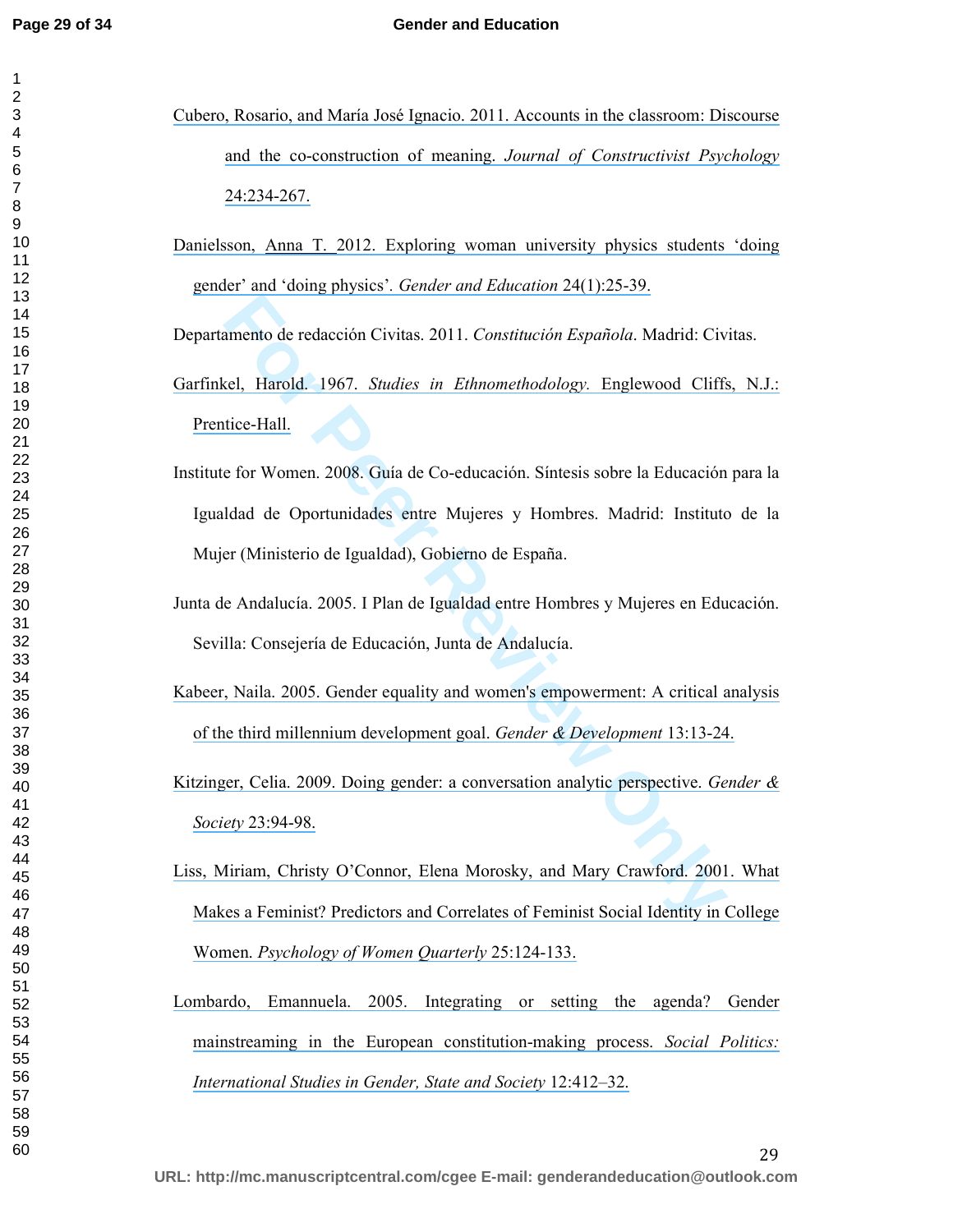Marshall, Judi. 1999. Doing gender in management education. *Gender and Education*  11(3):251-263.

- Martin, Patricia. 2003. "Said and done" versus "saying and doing": Gendering practices, practicing gender at work. *Gender & Society* 17:342-366.
- Mercer, Neil. 2000. *Words and Minds: how we use language to think together*. London: Routledge.
- Messerschmidt, James. 2009. "Doing Gender": The Impact and Future of a Salient Sociological Concept. *Gender & Society* 23:85-88.
- For Petra 2000. *Words and Minds: now we use tanguage to mink to*<br>don: Routledge.<br>**For Peer Review Only Conder'**: The Impact and Future of a<br>ological Concept. *Gender* & *Society* 23:85-88.<br>
2, Ángeles, Luisa Vega, and Raf Rebollo, Ángeles, Luisa Vega, and Rafael García. 2011. El profesorado en la aplicación de planes de igualdad: conflictos y discursos en el cambio educativo (The teachers in the implementation of equality plans: conflict and discourse in educational change). *Revista de Investigación Educativa* 29(2):311-323.
- Rader, Nicole E. and. Jeralynn S, Cossman, 2011. An Examination of the Gendered Nature of College Men and Women's Fear for Others. *Sex Roles* 64: 568-581.
- Reid, Anne, and Nuala Purcell. 2004. Pathways to Feminist Identification. *Sex Roles* 50:759-769.
- Ridgeway, Cecilia. 2009. Framed Before We Know It: How Gender Shapes Social Relations. *Gender & Society* 23:145-160.
- Rommetveit, Ragnar. 1979. On the architecture of intersubjectivity. In *Studies on language, thought and verbal communication*, ed. R. Rommetveit and R. M. Blackar, 147-171. London: Academic Press.
- Santamaría, Andrés, Mercedes Cubero, María del Mar Prados, and Manuel Luis de la Mata. 2013. Posiciones y voces ante el cambio coeducativo: La construcción de la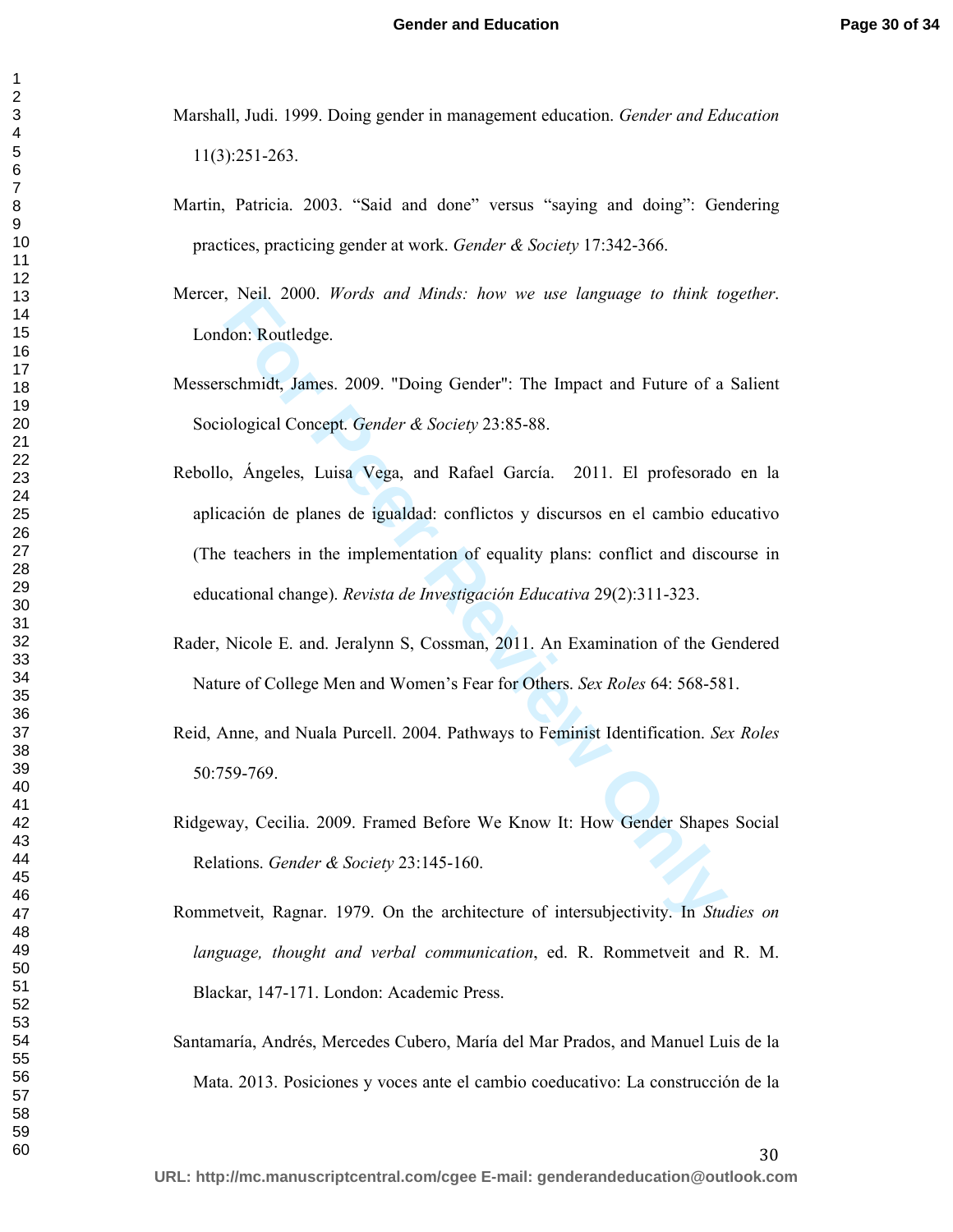#### **Gender and Education**

identidad del profesorado en la aplicación de planes de igualdad (Positions and voices in the coeducational change: identity construction of teachers in implementing equality plans). *Profesorado: Revista de curriculum y formación del profesorado* 17:27-41.

Verdonk, Petra, Yvonne Benschop, Hanneke de Haes, and Toine Lagro-Janssen. 2009. From gender bias to gender awareness in medical education. *Advances in Health Sciences Education* 14(1):135-152.

Wertsch, James. 1991. *Voices of the mind*. Londres: Harvester Wheatsheaf.

West, Candace, and Don Zimmerman. 1987. Doing Gender. *Gender & Society* 1:125- 151.

Tour Putton West, Candace, and Don Zimmerman. 2009. Accounting for Doing Gender. Gender & Society 23:112-122.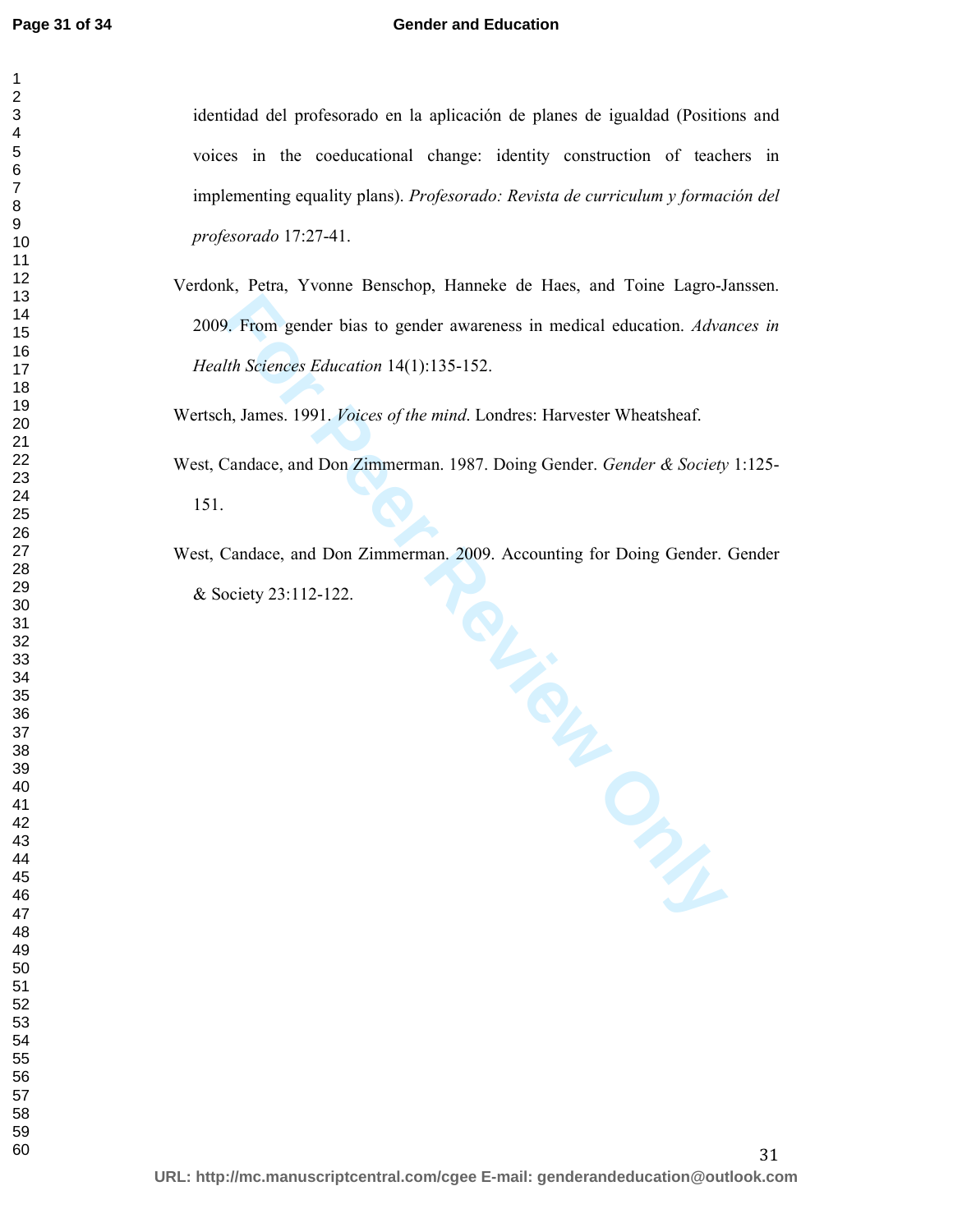#### **Tables**

#### **Table 1. Characteristics of the group discussions selected.**

| <b>Variables</b>               | <b>Categories</b>       | Frecuency | Percentage |
|--------------------------------|-------------------------|-----------|------------|
| <b>Cities</b>                  | Seville                 |           |            |
| <b>Sex</b>                     | Female                  |           | 83%        |
|                                | Male                    |           | 17%        |
| Ages                           | From 40 up to 60 years  |           | 83%        |
|                                | Over 60 years           |           | 17%        |
| <b>Coeducation experiences</b> | Less than 10 years      |           | 10%        |
|                                | Between 10 and 20 years |           | 50%        |
|                                | More than 20 years      |           | 40%        |
| Participation in coeducation   | Yes                     |           | 67%        |
| projects                       | No                      |           | 33%        |

# **Table 2. Type of Conflict.**

| Unit of<br>analysis | <b>Categories</b> | <b>Subcategories</b>    |  |
|---------------------|-------------------|-------------------------|--|
| <b>Discursive</b>   | Conflict type     | Contextual or Strategic |  |
| episodes o          | Conflict plane    | Socio-cultural and      |  |
| conflict            |                   | Interactive             |  |
|                     | Conflict topic    | Regulation, Curriculum, |  |
|                     |                   | Language or Climate     |  |

#### **Table 3. Type of utterances.**

|                                                                |                              |                         |                                                    |                    | 1, 7, 0                                                                                                                                      |
|----------------------------------------------------------------|------------------------------|-------------------------|----------------------------------------------------|--------------------|----------------------------------------------------------------------------------------------------------------------------------------------|
| <b>Coeducation experiences</b><br>Participation in coeducation |                              | Less than 10 years      |                                                    | 1                  | 10%                                                                                                                                          |
|                                                                |                              | Between 10 and 20 years |                                                    | 3                  | 50%                                                                                                                                          |
|                                                                |                              | More than 20 years      |                                                    | 2                  | 40%                                                                                                                                          |
|                                                                |                              | Yes                     |                                                    | $\overline{4}$     | 67%                                                                                                                                          |
|                                                                | projects                     | No                      |                                                    | $\overline{c}$     | 33%                                                                                                                                          |
| Table 2. Type of Conflict.                                     |                              |                         |                                                    |                    |                                                                                                                                              |
| Unit of                                                        | <b>Categories</b>            | <b>Subcategories</b>    |                                                    |                    |                                                                                                                                              |
| analysis                                                       |                              |                         |                                                    |                    |                                                                                                                                              |
| Discursive                                                     | Conflict type                | Contextual or Strategic |                                                    |                    |                                                                                                                                              |
| episodes o                                                     | Conflict plane               | Socio-cultural and      |                                                    |                    |                                                                                                                                              |
| conflict                                                       |                              | Interactive             |                                                    |                    |                                                                                                                                              |
|                                                                | Conflict topic               | Regulation, Curriculum, |                                                    |                    |                                                                                                                                              |
|                                                                |                              | Language or Climate     |                                                    |                    |                                                                                                                                              |
|                                                                |                              |                         |                                                    |                    |                                                                                                                                              |
|                                                                |                              |                         |                                                    |                    |                                                                                                                                              |
|                                                                | Table 3. Type of utterances. |                         |                                                    |                    |                                                                                                                                              |
| Unit of                                                        | <b>Categories</b>            | <b>Subcategories</b>    |                                                    | <b>Definitions</b> |                                                                                                                                              |
| analysis                                                       |                              |                         |                                                    |                    |                                                                                                                                              |
| The utterances                                                 | <b>Discursive</b>            | Visualization           |                                                    |                    | Actions oriented towards reporting situations                                                                                                |
|                                                                | strategies                   |                         | and practices which condition the<br>of inequality |                    | development of people depending on their<br>gender in school contexts. Particular emphasis<br>is laid on the naturalization or normalization |
|                                                                |                              | Sensitizing             |                                                    |                    | Actions aimed at making teachers aware of                                                                                                    |
|                                                                |                              |                         |                                                    |                    | equality. These actions are based on the                                                                                                     |
|                                                                |                              |                         |                                                    |                    | argumentation and persuasion to create a                                                                                                     |
|                                                                |                              |                         |                                                    |                    | gender shared consciousness amongst                                                                                                          |
|                                                                |                              |                         | teachers.                                          |                    |                                                                                                                                              |
|                                                                |                              | Empowerment             |                                                    |                    | Actions aimed at increasing capacity for                                                                                                     |
|                                                                |                              |                         |                                                    |                    | having an influence on and taking part in                                                                                                    |
|                                                                |                              |                         |                                                    |                    | decision-making about school culture and life.                                                                                               |
|                                                                |                              |                         |                                                    |                    | Includes actions aimed at empowering the                                                                                                     |
|                                                                |                              |                         | collective                                         |                    |                                                                                                                                              |
|                                                                |                              |                         |                                                    |                    |                                                                                                                                              |
|                                                                | Invocations                  | Personal                | Utterances based on knowledge from                 |                    |                                                                                                                                              |
|                                                                |                              | experience              | experiences.                                       |                    | speakers' every day lives and their personal                                                                                                 |
|                                                                |                              | Cultural                |                                                    |                    | Utterances based on experiences, knowledge                                                                                                   |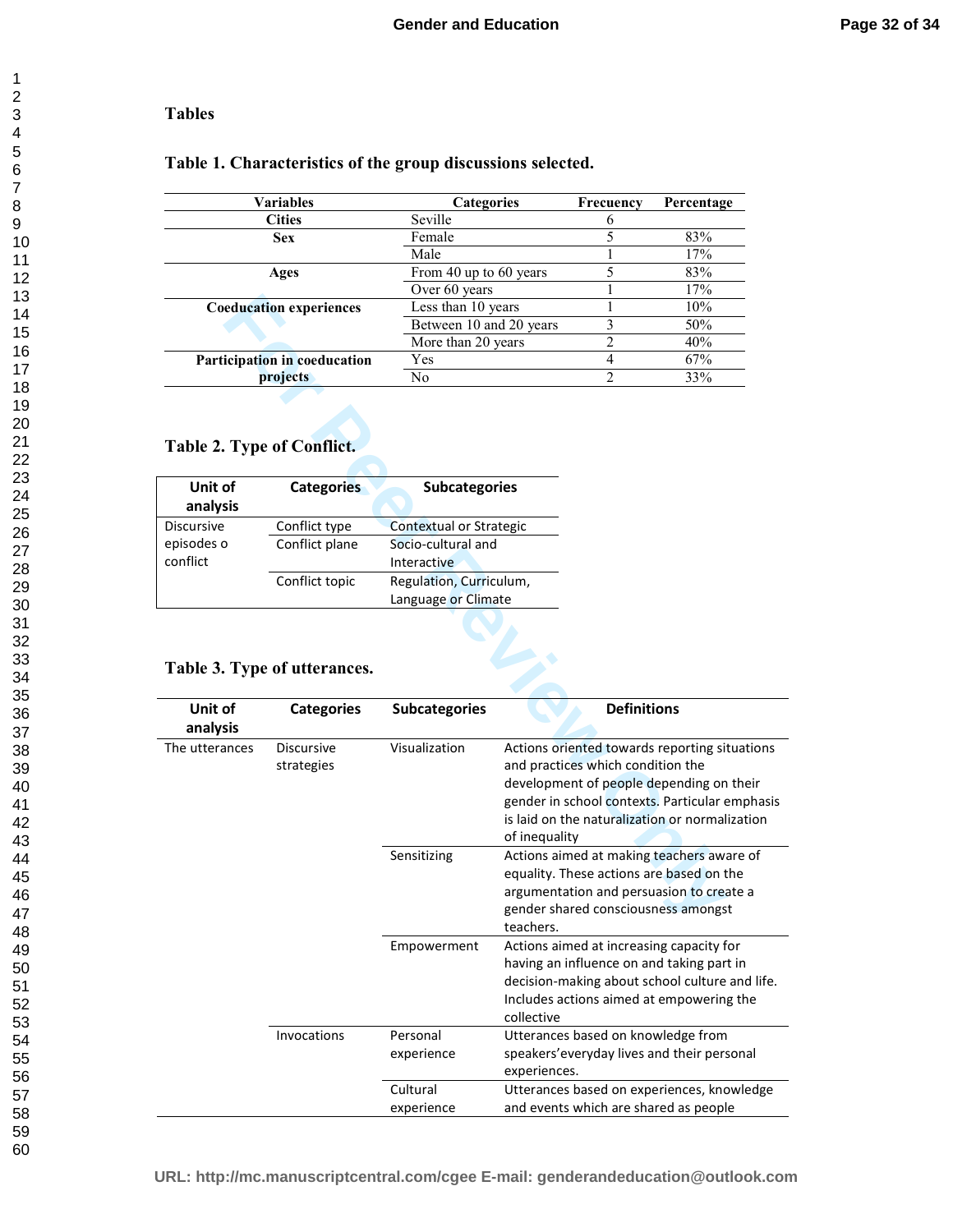|               | belonging to a same cultural group.         |
|---------------|---------------------------------------------|
| Teaching      | Utterances referring to events, experiences |
| professional  | and knowledge which are shared as teachers. |
| knowledge     |                                             |
| Institutional | Utterances based on writings such as rules  |
| authority     | and statistics, and which govern school     |
|               | contexts.                                   |
| Ideology      | Utterances referring to a system of values, |
|               | moral ideas and beliefs and referring to    |
|               | publicly recognized people for those ideas. |
|               |                                             |

## **Table 4**. Some data of the conflict analyzed.

|                                                    | Table 4. Some data of the conflict analyzed.     |                                  |                                                                                                                                                                                                                           |                                                                        |                               |  |
|----------------------------------------------------|--------------------------------------------------|----------------------------------|---------------------------------------------------------------------------------------------------------------------------------------------------------------------------------------------------------------------------|------------------------------------------------------------------------|-------------------------------|--|
|                                                    |                                                  |                                  |                                                                                                                                                                                                                           |                                                                        |                               |  |
| Conflict                                           | <b>Variables</b>                                 | <b>Categories</b>                |                                                                                                                                                                                                                           | <b>Descriptions</b>                                                    |                               |  |
| Identifying<br>and<br>recognizing<br>of inequality | 1.1 Conflict<br>type                             | Contextual                       | The lack of consciousness or awareness of the<br>teaching staff about the existence of gender<br>inequality and the need to intervene to correct and<br>reduce specific practices<br>and situations of<br>discrimination. |                                                                        |                               |  |
|                                                    | 1.2. Conflict                                    | Socio-cultural                   |                                                                                                                                                                                                                           | The need for the Equality Plan and the work                            |                               |  |
|                                                    | plane                                            | Level                            |                                                                                                                                                                                                                           | which is being conducted by the teachers<br>implementing it at school, |                               |  |
|                                                    |                                                  | Interactive<br>Level             | The devaluation of the work of the responsible<br>teachers for applying the plan by some colleagues<br>of work, which force them to defend their activity<br>and justify the need for it.                                 |                                                                        |                               |  |
|                                                    | 1.3. Conflict<br>topic                           | Climate                          | The<br>of opinion<br>of the<br>state<br>educational<br>community concerning gender equality.                                                                                                                              |                                                                        |                               |  |
|                                                    | Table 5. Some issues of the utterances analyzed. |                                  |                                                                                                                                                                                                                           |                                                                        |                               |  |
| <b>Extracts</b>                                    | <b>Topic</b>                                     |                                  |                                                                                                                                                                                                                           | <b>Utterances</b>                                                      |                               |  |
|                                                    |                                                  |                                  | Discoursive strategies                                                                                                                                                                                                    | <b>Invocations</b>                                                     | Lines                         |  |
| Extract 1                                          | "Is or isn't there                               | $\overline{2.1}$ .2. Sensitizing |                                                                                                                                                                                                                           | 2.2.2. Cultural                                                        | María at 1.                   |  |
|                                                    | inequality between                               |                                  |                                                                                                                                                                                                                           | experience                                                             | 1805 to 1807                  |  |
|                                                    | men and women at                                 | 2.1.1. Visualization             |                                                                                                                                                                                                                           | 2.2.4. Institutional                                                   | Julia at 1, 1812              |  |
|                                                    | the present time?"                               | authority                        |                                                                                                                                                                                                                           |                                                                        |                               |  |
|                                                    |                                                  | 2.1.1. Visualization             |                                                                                                                                                                                                                           | 2.2. 2. Cultural<br>experience                                         | Julia at 1,<br>1815           |  |
|                                                    |                                                  | 2.1.1. Visualization             |                                                                                                                                                                                                                           | 2.2.2. Cultural<br>experience                                          | María at 1,<br>1816 to 1818   |  |
| Extract 2                                          | "The difficulty of<br>working in co-             | 2.1.3. Empowerment               |                                                                                                                                                                                                                           | 2.2.1. Personal<br>experience                                          | Julia, at 2,<br>1865 to 1867, |  |

| Table 5. Some issues of the utterances analyzed. |  |  |
|--------------------------------------------------|--|--|

| <b>Extracts</b> | <b>Topic</b>                                                                   |                        | <b>Utterances</b>                          |                                                                |
|-----------------|--------------------------------------------------------------------------------|------------------------|--------------------------------------------|----------------------------------------------------------------|
|                 |                                                                                | Discoursive strategies | <i>Invocations</i>                         | Lines                                                          |
| Extract 1       | "Is or isn't there<br><i>inequality between</i>                                | 2.1.2. Sensitizing     | 2.2.2. Cultural<br>experience              | María at 1,<br>1805 to 1807                                    |
|                 | men and women at<br>the present time?"                                         | 2.1.1. Visualization   | 2.2.4. Institutional<br>authority          | Julia at 1, 1812                                               |
|                 |                                                                                | 2.1.1. Visualization   | 2.2. 2. Cultural<br>experience             | Julia at 1,<br>1815                                            |
|                 |                                                                                | 2.1.1. Visualization   | 2.2. 2. Cultural<br>experience             | María at 1,<br>1816 to 1818                                    |
| Extract 2       | "The difficulty of<br>working in co-<br>education due to<br>the naturalization | 2.1.3. Empowerment     | 2.2.1. Personal<br>experience              | Julia, at 2,<br>1865 to 1867,<br>1872 to 1873,<br>1883 to 1886 |
|                 | of inequality"                                                                 | 2.1.1. Visualization   | 2.2.4. Institutional<br>authority          | Julia, at 2,<br>1873 to 1876                                   |
|                 |                                                                                |                        | 2.2.2. Cultural<br>experience              | Julia, at 2,<br>1877 to 1880                                   |
|                 |                                                                                | 2.1.2. Sensitizing     | 2.2.3. Teaching<br>profession<br>knowledge | María, at 2,<br>1892 to 1897                                   |
| Extract 3       | "The difficulty that<br>particularly men                                       | 2.1.1. Visualization   | 2.2.1. Personal<br>experience              | Julia at 3,<br>1914 to 1919                                    |